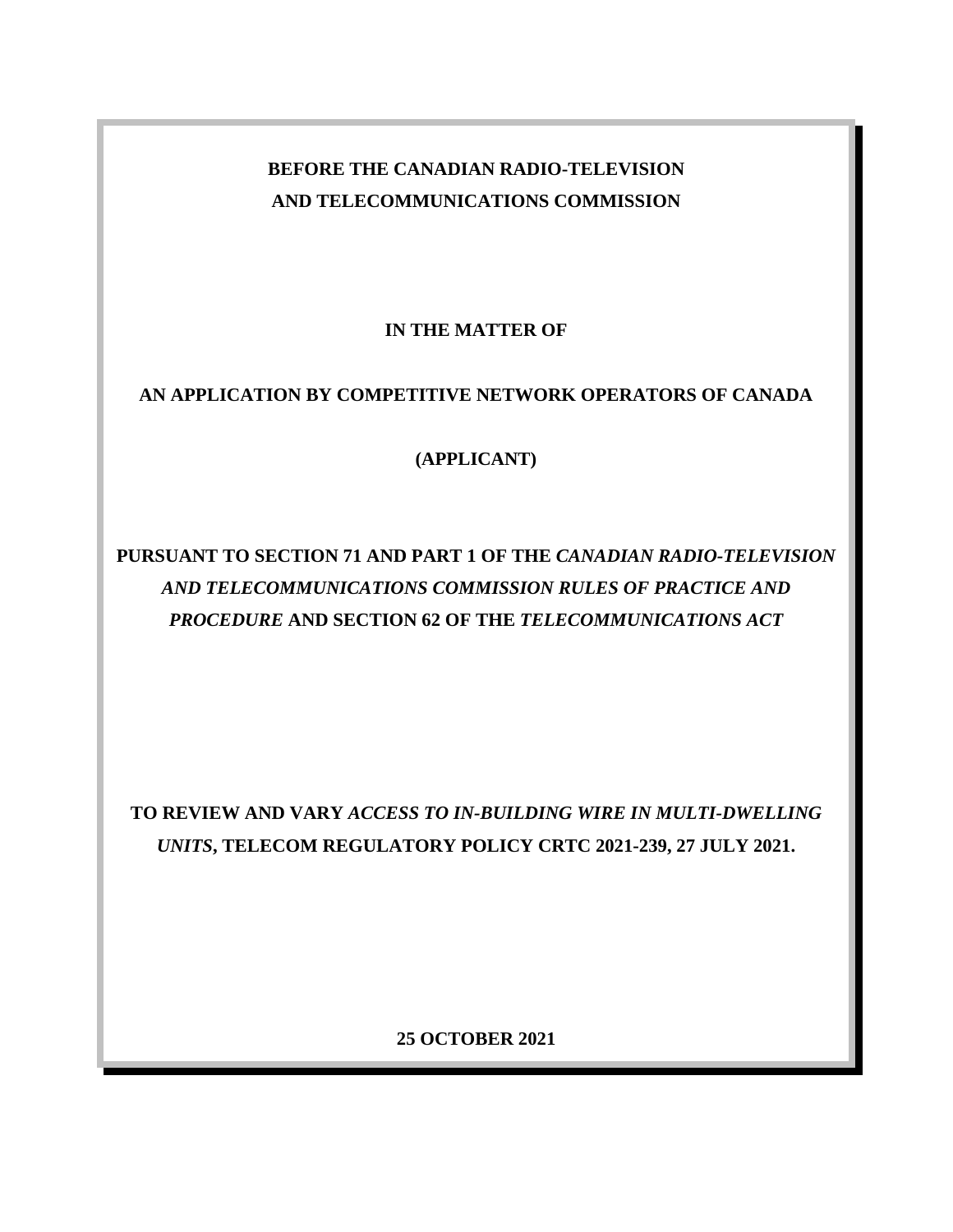## **TABLE OF CONTENTS**

| 1.0 |                                                                                                                                              |
|-----|----------------------------------------------------------------------------------------------------------------------------------------------|
| 1.1 |                                                                                                                                              |
| 1.2 |                                                                                                                                              |
| 2.0 | WHOLESALE ACCESS TO FIBRE IBW SHOULD BE MANDATED BASED ON                                                                                    |
| 2.1 | Wholesale access to fibre IBW should be mandated based on public convenience  12                                                             |
| 2.2 |                                                                                                                                              |
| 2.3 | Considerations with respect to mandated wholesale access for fibre IBW and competition<br>18                                                 |
| 3.0 | WHOLESALE ACCESS TO FIBRE IBW SHOULD BE MANDATED BASED ON                                                                                    |
| 4.0 | THE COMMISSION'S ANALYSIS OF THE IMPACT OF TRP 2021-239 ON<br><b>THE</b><br>ADVANCEMENT OF CANADA'S TELECOMMUNICATIONS POLICY OBJECTIVES AND |
| 5.0 | THE WHOLESALE RATE FOR ACCESS TO FIBRE IBW SHOULD BE SET USING                                                                               |
| 6.0 |                                                                                                                                              |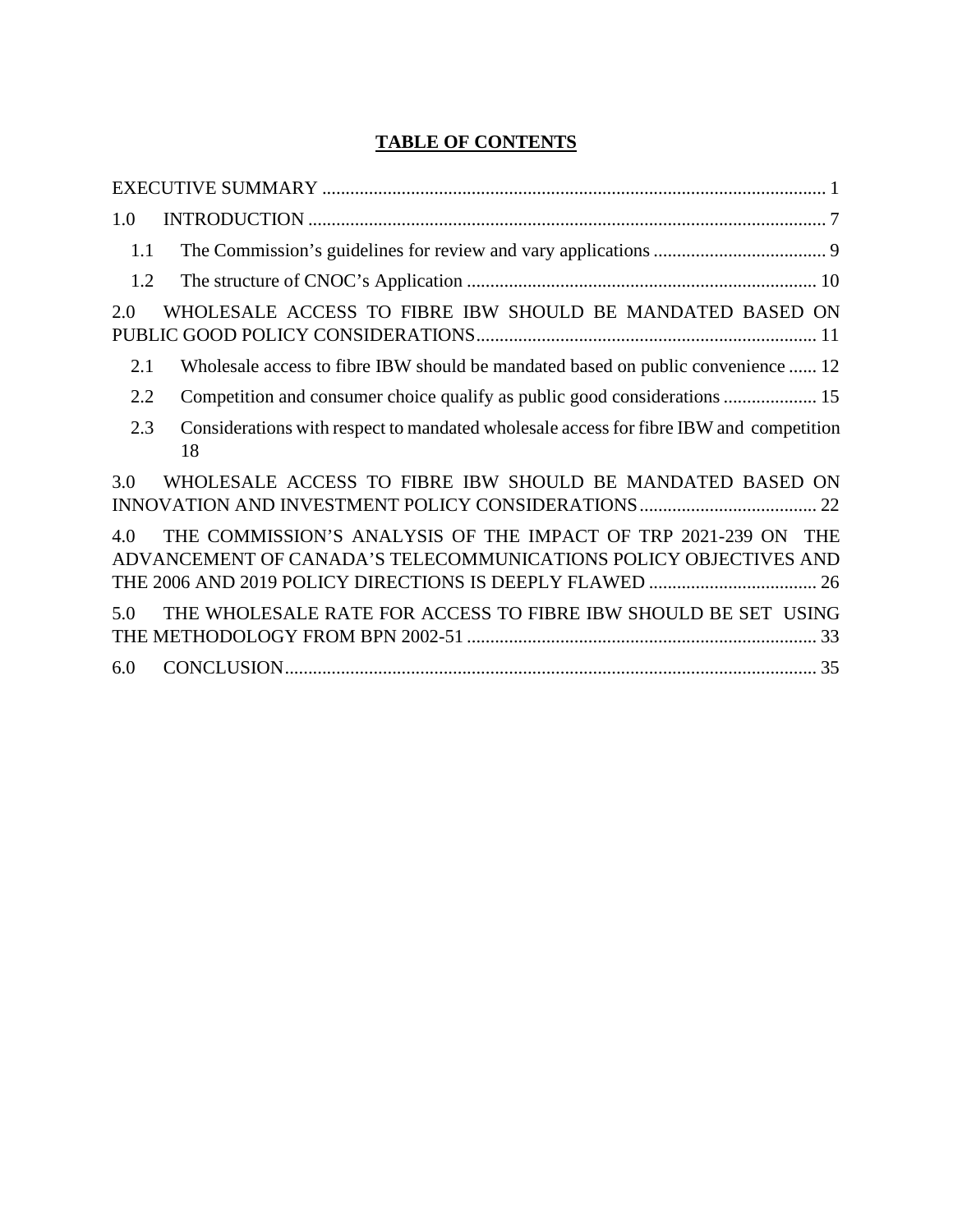#### <span id="page-2-0"></span>**EXECUTIVE SUMMARY[1](#page-2-1)**

ES-1. CNOC is hereby submitting an application requesting that the Commission review and vary certain aspects of TRP 2021-239. CNOC's application will demonstrate that the Commission made substantial errors of fact and law in TRP 2021-239 that raise substantial doubt as to the correctness of the decision.

ES-2. CNOC is requesting that the Commission vary TRP 2021-239 as follows:

- 1) Mandate wholesale access to fibre IBW for any entity to which the MDU Access Condition, as expanded in TRP 2021-239, applies;
- 2) Determine that mandated wholesale access to fibre IBW will be provided pursuant to a single, nationwide wholesale rate, and that this wholesale rate should be established in a follow-up costing proceeding.

ES-3. The Commission should have mandated wholesale access to fibre IBW based upon the public good and innovation and investment policy considerations established in TRP 2015-326. The Commission made numerous errors of fact and law in TRP 2021-239 in its analysis of these policy considerations. Moreover, these errors of fact and law permeated the Commission's analysis of the impact of TRP 2021-239 on the advancement of Canada's telecommunications policy objectives as articulated in section 7 of the *Telecommunications Act* and promoted by the 2006 Policy Direction and the 2019 Policy Direction.

#### Wholesale access to fibre IBW should be mandated based on public good policy considerations

ES-4. There was substantial argument on the record of the proceeding leading to TRP 2021-239 as to how mandated wholesale access to fibre IBW would advance consumer welfare and public convenience. However, the Commission dismissed these extensive arguments in a single, twosentence paragraph.

<span id="page-2-1"></span><sup>1</sup> Capitalized terms that are not defined in the Executive Summary are defined in the body of the submission.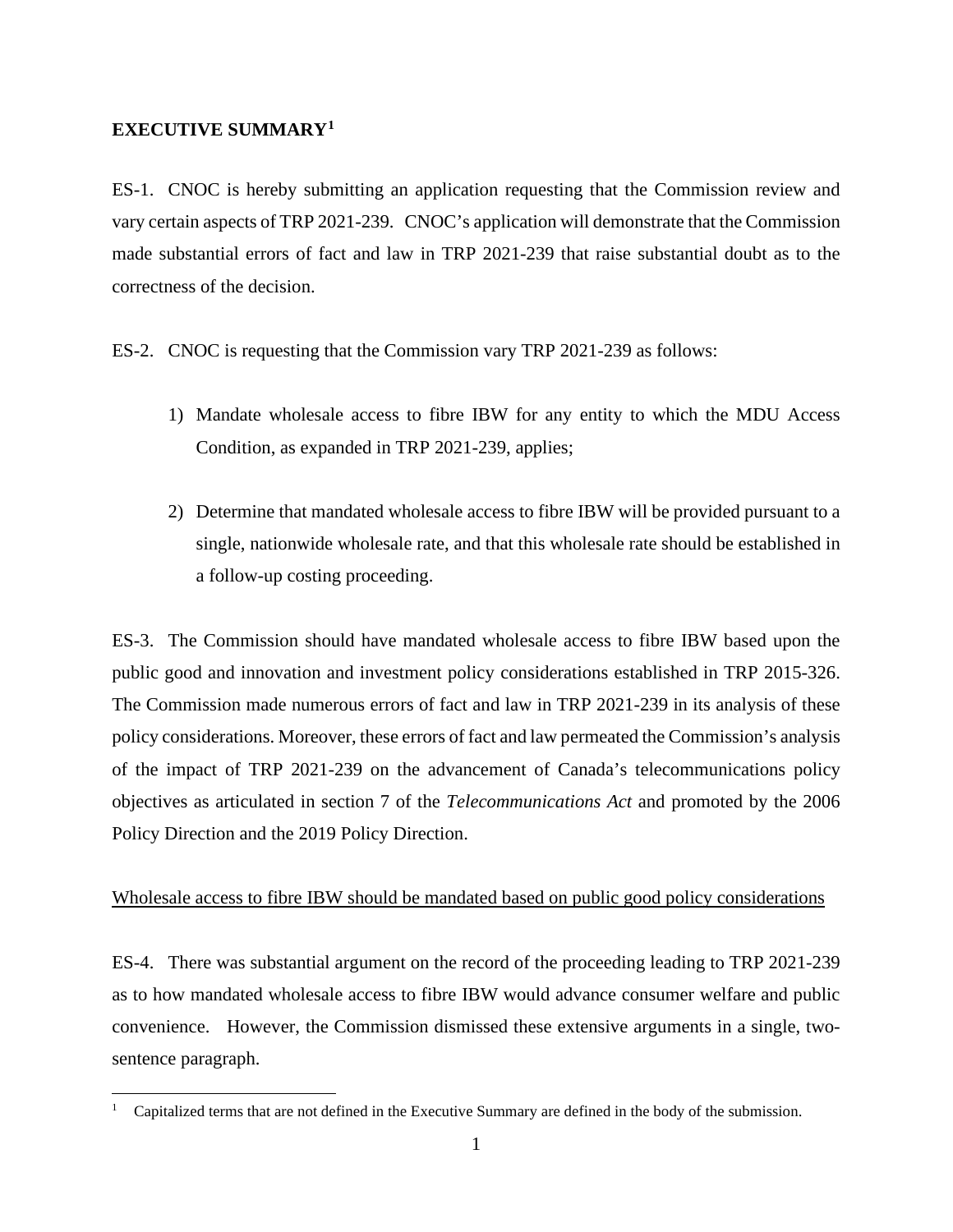ES-5. Based on this extremely cursory analysis, the Commission decided that the public good policy consideration did not apply to mandated wholesale access to fibre IBW. The reasons provided by the Commission are so brief and cursory that they fail to meet the standard established by the Supreme Court of Canada that reasons must be justified, intelligible, and transparent. Despite the challenges caused by the Commission's insufficient reasons, CNOC can make some arguments regarding how the Commission erred in fact and law in concluding that the public good policy consideration would not support a decision to mandate wholesale access to fibre IBW.

ES-6. The Commission erred in fact and law when it chose not to mandate wholesale access to fibre IBW based on the significant benefits to public convenience.

ES-7. Multiple installations of fibre IBW in an MDU will be highly disruptive to both the owners and occupants of MDUs and may require make-ready work such as the installation of new risers or the modification of existing risers. All of this will generate, noise, dust, and require entry into the units of occupants of the MDU.

ES-8. The significant inconvenience caused by fibre IBW installations is the main reason that the record of the proceeding demonstrated that MDU owners resist multiple fibre IBW installations and deny access to competitors seeking to install fibre IBW.

ES-9. CNOC acknowledges that the Commission has the jurisdiction under the *Telecommunications Act* to intervene in disputes between building owners and TSPs, and grant access to TSPs seeking to install fibre IBW in an MDU. However, there is no valid policy reason to compel TSPs to resort to an adversarial regulatory process that will unnecessarily tie up resources, poison business relationships between MDU owners and TSPs, and take months if not years to resolve when the Commission could instead just grant mandated wholesale access to fibre IBW.

ES-10. Moreover, mandating wholesale access to fibre IBW based on public convenience grounds would be consistent with the Commission's reasoning for mandating wholesale access to support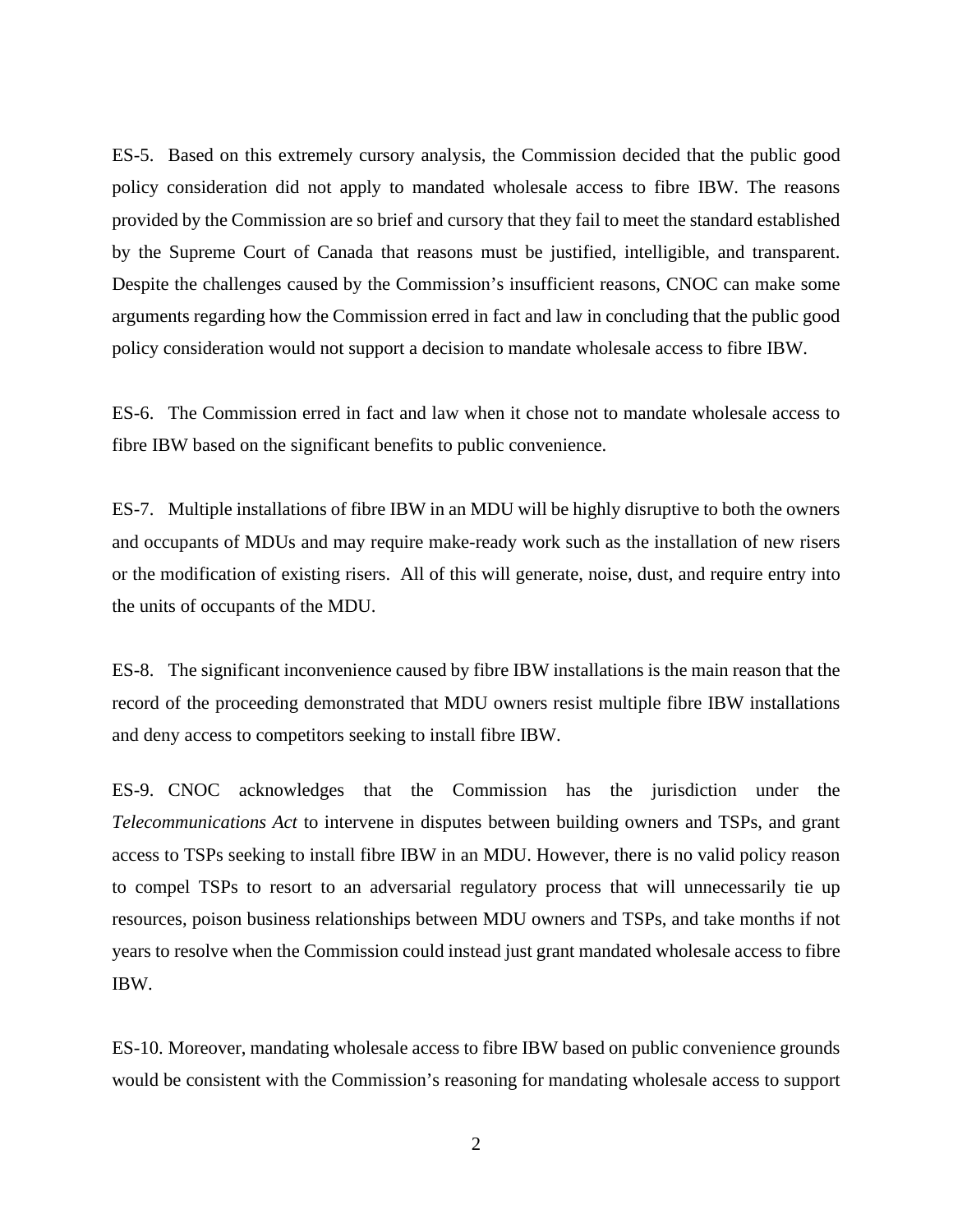structures, which was described by the Commission in TD 2008-17. In that case,, the Commission concluded that there was no reason to inefficiently duplicate support structures and that doing so would be inconvenient to the public.

ES-11. The Commission therefore erred in fact and law when it dismissed the public inconvenience caused by multiple fibre IBW installations and failed to mandate wholesale access to fibre IBW based upon the public convenience policy ground.

ES-12. The Commission also erred in law when it concluded that competition and consumer choice do not qualify as public good policy considerations.

ES-13. The Supreme Court of Canada has ruled that validly enacted laws must be presumed to be directed to the public good. Therefore, by including the promotion of competition and consumer choice as telecommunications policy objectives in section 7 of the *Telecommunications Act*, as reinforced by the 2006 Policy Direction and the 2019 Policy Direction, the Government of Canada elevated competition and consumer choice to public good policy considerations.

ES-14. According to the framework established in TRP 2015-326 the Commission will mandate a wholesale service if there is a need for the service for reasons of social or consumer welfare. The conclusion that competition and consumer choice qualify as public good policy considerations is bolstered by a consideration of the dictionary definition of "welfare". That definition establishes that welfare includes economic well-being, which is advanced by competition and consumer choice.

ES-15. Moreover, the Commission mandated access to copper IBW through a series of decisions in the 1990s based solely upon its policy of end-user choice. This affirms that end-user choice constitutes a free-standing ground on which a wholesale service can be mandated.

ES-16. The Commission therefore erred in law in TRP 2021-239 when it stated that competition and consumer choice did not qualify as public good policy considerations.

3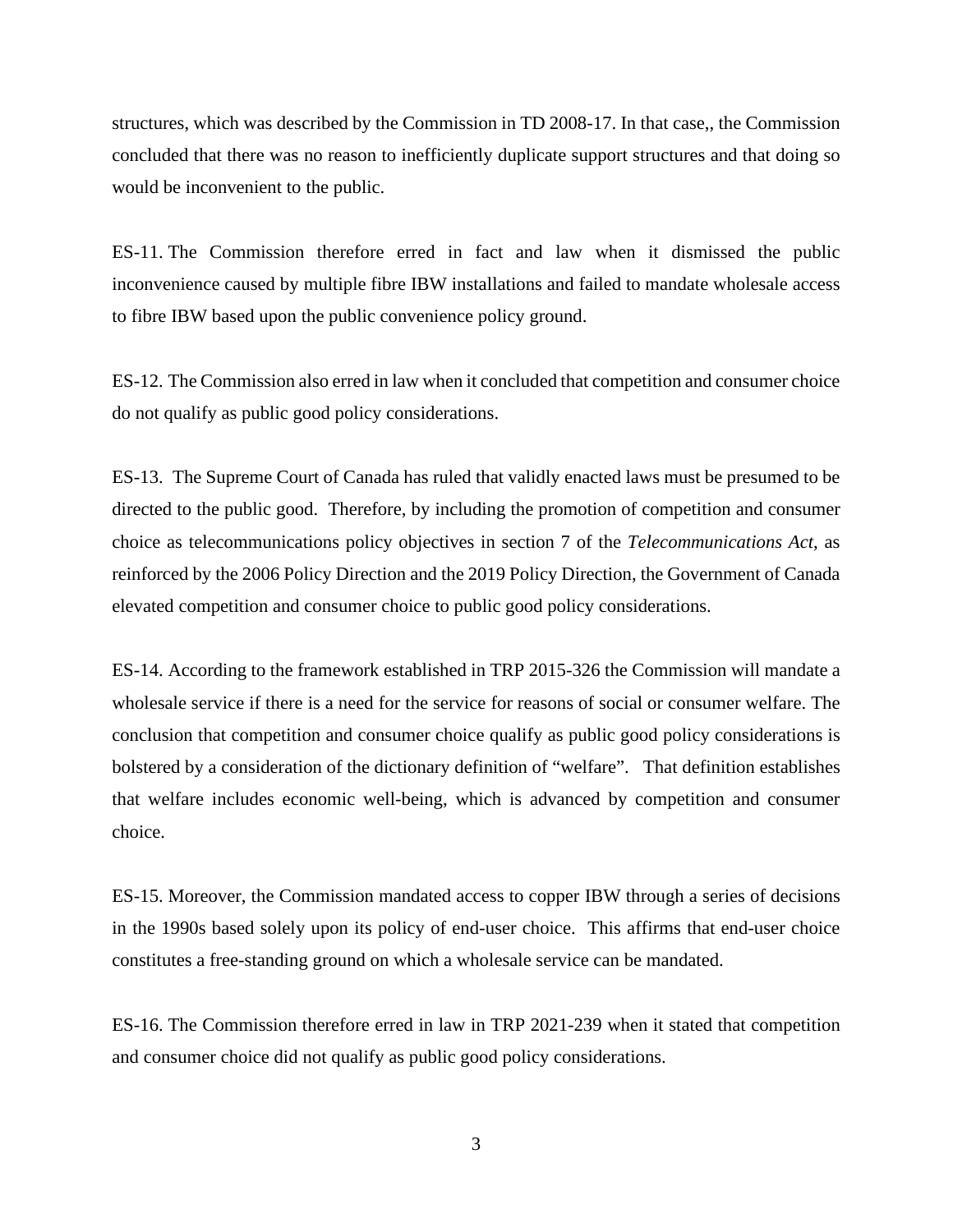ES-17. The Commission made serious errors of fact and law when conducting its analysis of the impact of mandated wholesale access to fibre IBW on competition. The Commission started by correctly defining the product market as consisting of "technologies and facilities that provide high-speed symmetrical connectivity between a service provider's demarcation point and customers' suites in a MDU in order to support the provision of services such as high-speed broadband Internet". The Commission also correctly noted that there were several unique characteristics of fibre IBW that distinguished it from an end-user perspective, namely its ability to deliver very fast speeds and symmetrical upload and download speeds.

ES-18. The Commission subsequently stated, during its analysis of the impact of mandated wholesale access to fibre IBW on competition, that competition in MDUs would not be impacted by a failure to mandate wholesale access to fibre IBW as end-users are often not aware of the underlying facilities used to access retail services and that mobile wireless, copper IBW, coaxial cable IBW, and aggregated HSA service would continue to be available in MDUs.

ES-19. The Commission contradicers are often not aware of the underlying facilities that are used to provide their retail services as the Commission already concluded during its product market analysis that consumers are in fact aware of the differences between fibre IBW and other technologies. This contradiction renders the Commission's reasons unintelligible, thereby constituting an error of law. Moreover, none of the other technologies listed by the Commission are substitutes for fibre IBW as they are not capable of delivering the same speeds or symmetrical upload and download speeds. These errors of fact and law render the Commission's conclusions with respect to the impact of mandated wholesale access to fibre IBW on competition unintelligible.

### Wholesale access to fibre IBW should be mandated based on the innovation and investment policy consideration

ES-20. The Commission also should have mandated wholesale access to fibre IBW based on the innovation and investment policy consideration and it erred in fact and law when it failed to do so. Moreover, a consideration of the innovation and investment policy consideration further demonstrates how mandated wholesale access to fibre IBW will positively impact competition.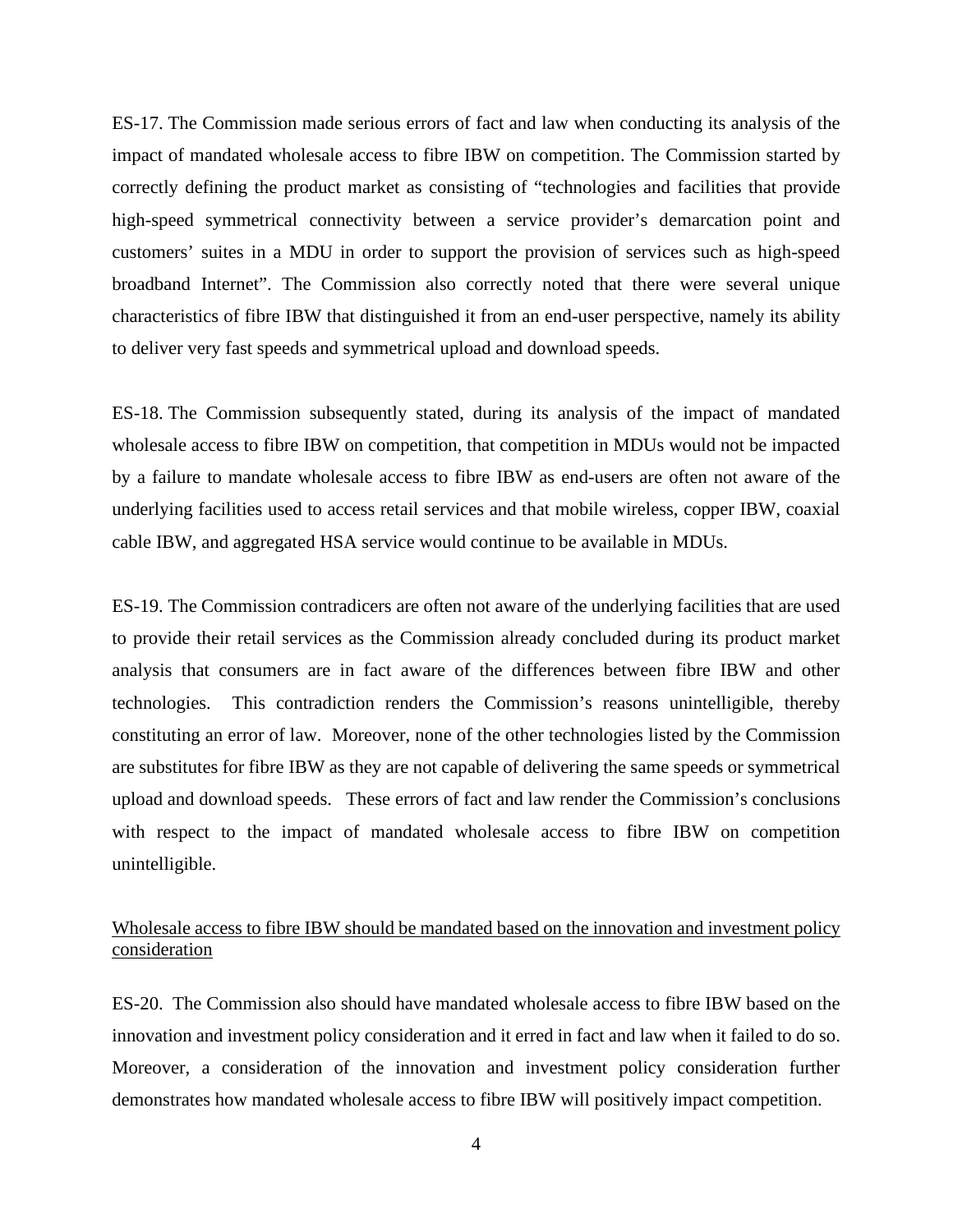ES-21. The investment and innovation policy consideration states that the Commission should mandate wholesale access to a service if doing so will improve the overall level of investment in advanced or emerging networks and services. Mandated wholesale access for fibre IBW will clearly stimulate the level of investment in fibre IBW and thus the deployment of competing fibre networks, which CNOC emphasizes in respect of the competition component of the public good analysis discussed above. This positive outcome would occur because mandated access to fibre IBW will lower the costs for competitors to deploy their fibre networks in MDUs more broadly. The capital saved through mandated wholesale access to fibre IBW will be redeployed to other network deployment activities. It is a basic economic fact that lowering the costs of network deployment will stimulate greater investment in fibre networks and thus competition among those networks. The Commission erred in fact in ignoring the positive impact that mandated wholesale access to fibre IBW would have on the level of investment in fibre networks.

ES-22. Mandated wholesale access to fibre IBW will also accelerate the deployment of fibre networks by reducing unnecessary and lengthy conflicts between MDU owners and TSPs with respect to access to the MDU for the purpose of installing additional fibre IBW. In its analysis of the innovation and investment policy consideration the Commission erred in fact by ignoring the positive impact of mandated wholesale access to fibre IBW on the accelerated deployment of competing fibre networks in Canada.

ES-23. The Commission also erred in law when it concluded that the record did not provide sufficient evidence that mandated access to fibre IBW would facilitate the adoption of advanced services by end-users as it is impossible to demonstrate this until such time as the service is in fact mandated. It was not reasonable, or a transparent, justifiable, and intelligible exercise of public power, for the Commission to require proponents of mandated wholesale access to fibre IBW to demonstrate that end-users will migrate to advanced services if access is mandated as competitors have not yet been able to access fibre IBW, and thus it is impossible to collect evidence with respect to the impact on end-users' uptake of advanced services.

ES-24. The most critical point is that nowhere in TRP 2021-239 did the Commission make any findings of fact that mandated wholesale access to fibre IBW would have any negative effects, on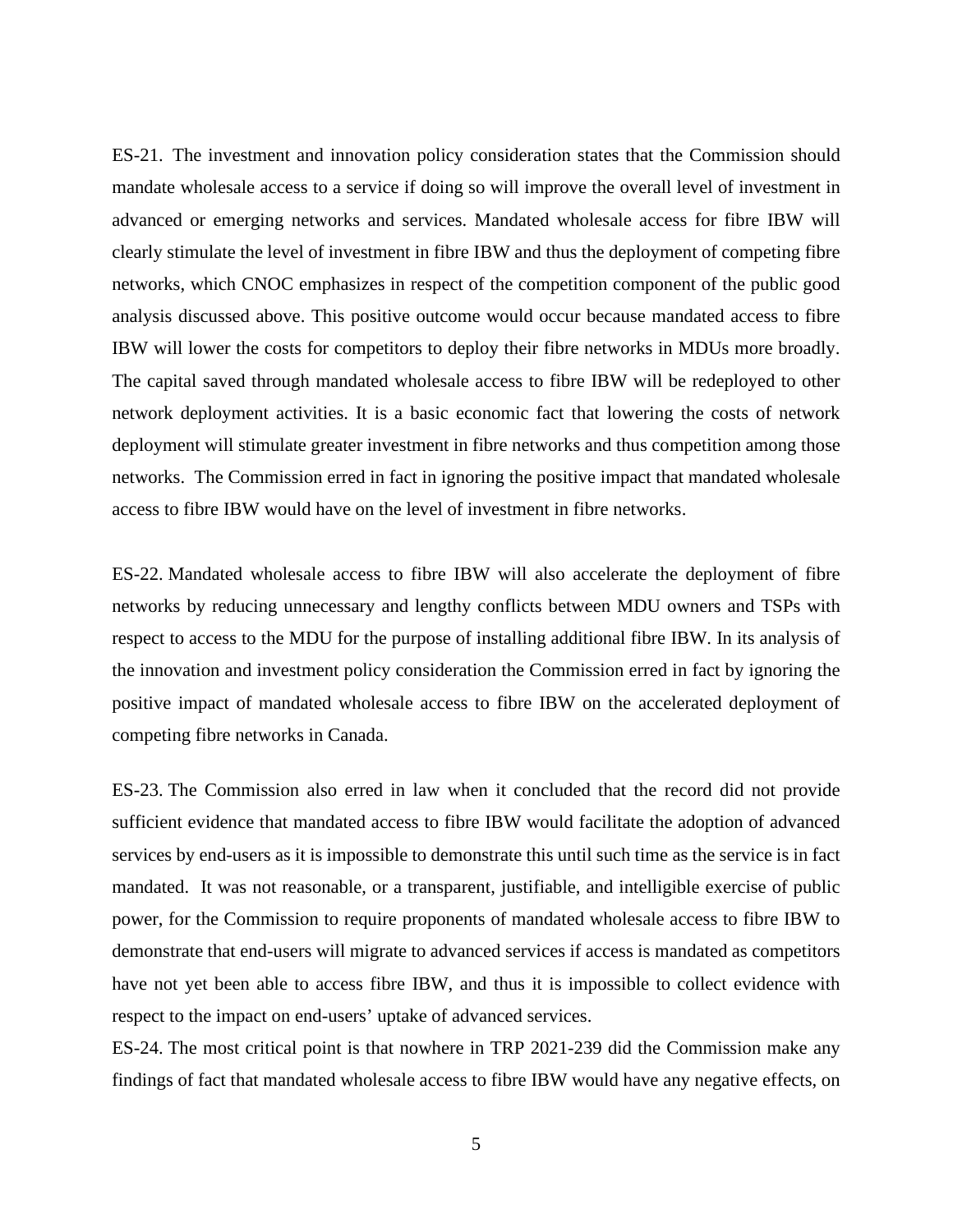competition, investment, or innovation. In this scenario and faced with a clear directive from subsection 1(a)(i) of the 2019 Policy Direction to foster all forms of competition and investment, the Commission should have, as a matter of law, erred on the side of mandating wholesale access for fibre IBW.

ES-25. The Commission therefore erred in fact and in law by choosing not to mandate wholesale access to fibre IBW pursuant to the innovation and investment policy consideration and there is substantial doubt as to the correctness of TRP 2021-239 as a result of these errors.

### The Commission's analysis of the impact of TRP 2021-239 on Canada's telecommunications policy objectives and the 2006 and 2019 Policy Directions is flawed

ES-26. The Commission's analysis of the impact of TRP 2021-239 on the advancement of Canada's telecommunications policy objectives and the 2006 and 2018 Policy Directions is deeply flawed.

ES-27. The Commission argued that providing carrier ISPs access to copper IBW will advance Canada's telecommunications objectives. Copper IBW is a legacy technology and no carrier ISPs are investing in building out copper wire networks. Thus, providing carrier ISPs with access to copper IBW will do nothing to advance Canada's telecommunications policy objectives. The Commission erred in fact, and because it made this statement in the absence of any evidence, in law, when it concluded that Canada's telecommunications policy objectives would be advanced by providing carrier ISPs with access to copper IBW.

ES-28. The Commission's analysis of the impact of the decision on competitive neutrality is contradictory. The Commission started its analysis by acknowledging that it was engaging in differential treatment of fibre IBW and then concluded by asserting that it was in fact maintaining competitive neutrality between fibre IBW and other forms of IBW. Differential treatment is not consistent with competitive neutrality. This contradiction renders the reasons at this point of the decision unjustified, unintelligible, and opaque, thereby giving rise to another an error of law.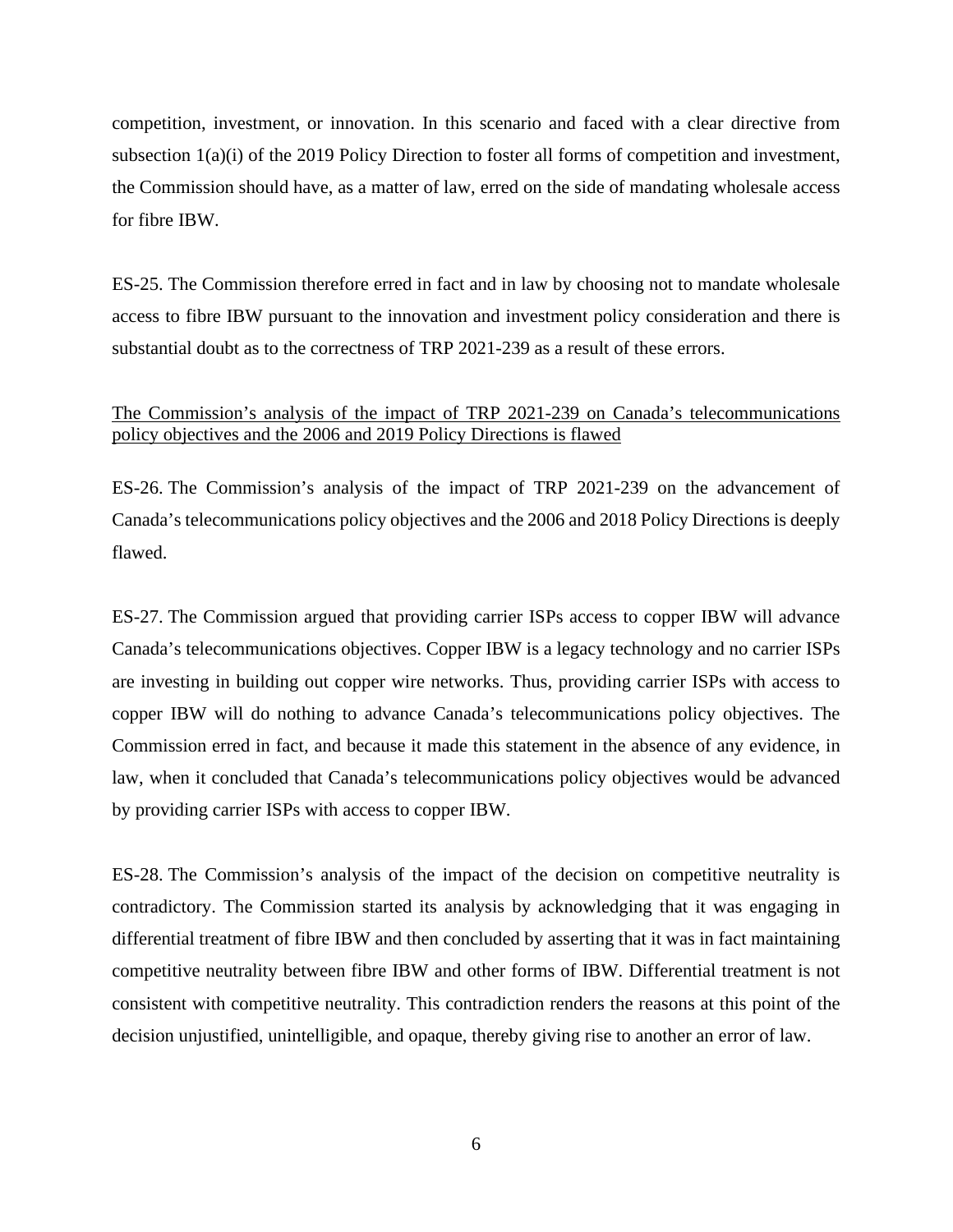ES-29. The Commission also claimed that competitors can enter into commercial agreements with fibre IBW owners if they wish to access fibre IBW. However, the Commission made this statement in the complete absence of any evidence to suggest that fibre IBW owners are willing to enter into such agreements. This conclusion by the Commission is thus both an error of fact and law.

ES-30. The Commission made several other contradictory statements and statements that are unsupported by any evidence whatsoever as part of its analysis of the impact of TRP 2021-239 on Canada's telecommunications policy objectives and the 2006 and 2019 Policy Direction. These errors of fact and law raise substantial doubt as to the correctness of TRP 2021-239.

#### Setting a wholesale rate for access to fibre IBW

ES-31. While the Commission did not establish a wholesale rate for access to fibre IBW in TRP 2021-239 as it chose not to mandate wholesale access to fibre IBW, it is necessary for CNOC to comment upon the appropriate rate-setting methodology.

ES-32. Given the vast number of MDUs across Canada and the many different types of fibre IBW owners, as a matter of administrative efficiency the Commission should establish a single, nationwide, wholesale rate for access to fibre IBW using the same methodology used in BPN 2002- 51 to establish a wholesale rate for access to coaxial cable inside wire.

### <span id="page-8-0"></span>**1.0 INTRODUCTION**

1. Competitive Network Operators of Canada ("CNOC") is hereby submitting an application ("Application") pursuant to section 6[2](#page-8-1) of the *Telecommunications Act*<sup>2</sup>, as well as section 71 and Part 1 of the *Rules of Practice and Procedure*<sup>[3](#page-8-2)</sup> requesting that the Commission review and vary certain aspects of Telecom Regulatory Policy CRTC  $2021-239^4$  $2021-239^4$  ("TRP  $2021-239$ ").

<span id="page-8-2"></span><span id="page-8-1"></span><sup>2</sup> S.C. 1993, c 38 ["*Telecommunications Act*"]. 3 *Canadian Radio-television and Telecommunications Commission Rules of Practice and Procedure*, SOR/2010- 277 ["Rules of Practice and Procedure"]. 4 *Access to in-building wire in multi-dwelling units,* Telecom Regulatory Policy CRTC 2021-239, 27 July 2021

<span id="page-8-3"></span><sup>[&</sup>quot;TRP 2021-239"].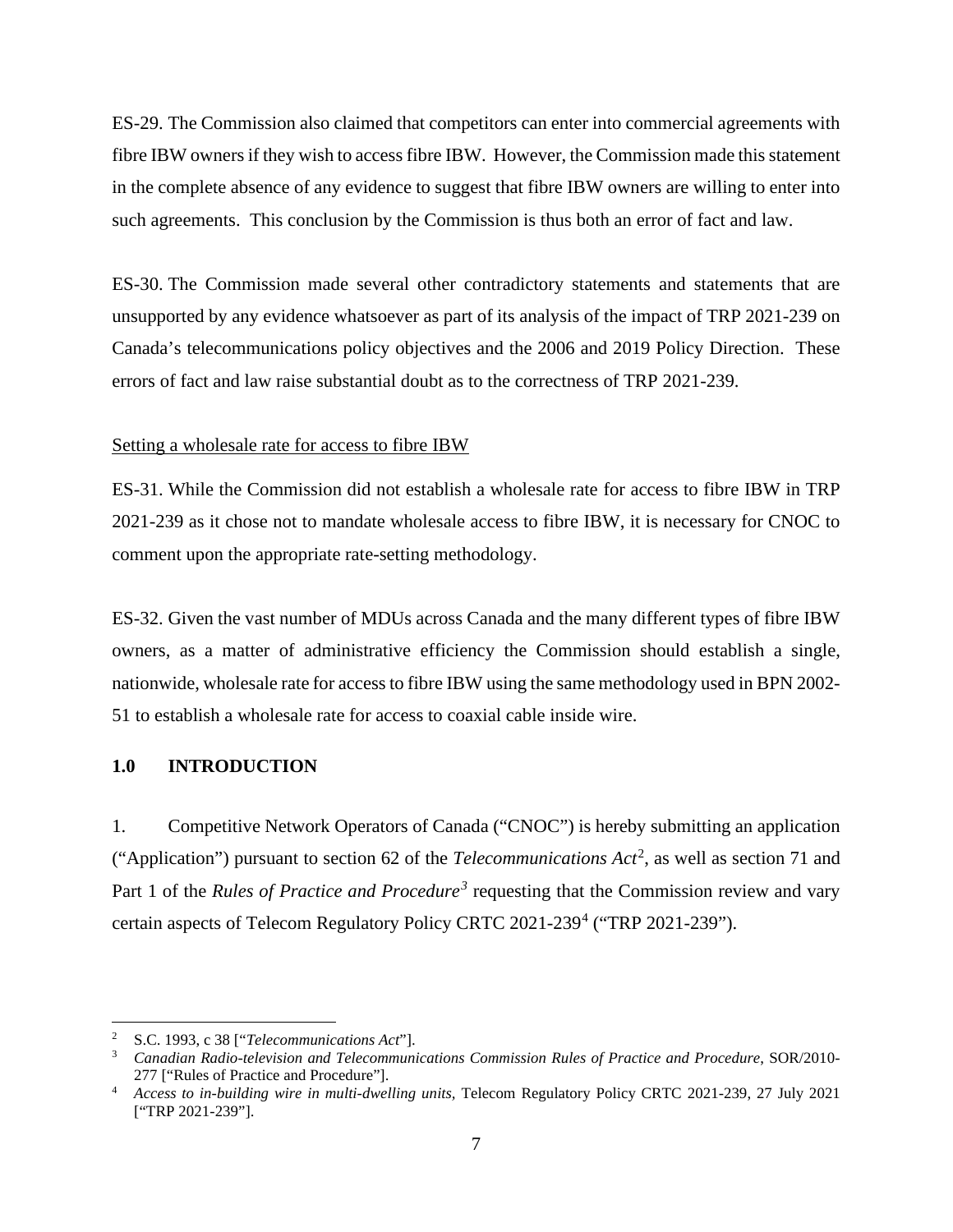2. In TRP 2021-239 the Commission decided to depart from its long-standing technologically and competitively neutral policy of mandating wholesale access to all types of in-building wire ("IBW").<sup>[5](#page-9-0)</sup> The Commission concluded that while it would continue to mandate wholesale access to copper and coaxial cable IBW, wholesale access to fibre IBW would not be mandated.<sup>[6](#page-9-1)</sup> The Commission reached this conclusion after finding that wholesale access to fibre IBW failed to satisfy the Essentiality Test, and that none of the three policy considerations established in Telecom Regulatory Policy  $2015-326^7$  $2015-326^7$  ("TRP  $2015-326$ ") justified mandating wholesale access to fibre IBW.<sup>[8](#page-9-3)</sup>

3. The Commission's failure to mandate wholesale access to fibre IBW was an error of fact and law that will have deleterious effects on competition, the deployment of fibre networks in Canada, and the adoption by Canadians of next generation telecommunications services. Regardless of the Commission's findings with respect to the Essentiality Test, wholesale access to fibre IBW should have been mandated based upon the public good and innovation and investment policy considerations. In this Application, CNOC demonstrates that the Commission made serious errors of fact and law when it conducted its analysis of the public good and innovation and investment policy considerations with respect to mandated wholesale access to fibre IBW. These errors of fact and law also permeated the Commission's analysis of the impact of TRP 2021-239 on the advancement of Canada's telecommunications policy objectives, as articulated in section 7 of the *Telecommunications Act*, and promoted by the 2006 Policy Direction<sup>[9](#page-9-4)</sup>, and the 2019 Policy Direction $10$ .

4. For these reasons, CNOC is requesting that the Commission exercise its power under section 62 of the *Telecommunications Act* to review and vary TRP 2021-239 as follows:

<span id="page-9-0"></span><sup>5</sup> *Id*., at para 213. 6 *Ibid*.

<span id="page-9-1"></span>

<span id="page-9-2"></span><sup>7</sup> *Review of wholesale wireline services and associated policies*, Telecom Regulatory Policy CRTC 2015-326, 22 July 2015; as amended by Telecom Regulatory Policy CRTC 2015-326-1, 9 October 2015 ["TRP 2015-326"].<br><sup>8</sup> TRP 2021-239, at para 127.

<span id="page-9-3"></span>

<span id="page-9-4"></span><sup>&</sup>lt;sup>9</sup> Order Issuing a Direction to the CRTC on Implementing the Canadian Telecommunications Policy Objectives, SOR/2006-355 ["2006 Policy Direction"].

<span id="page-9-5"></span><sup>10</sup> *Order Issuing a Direction to the CRTC on Implementing the Canadian Telecommunications Policy Objectives to Promote Competition, Affordability, Consumer Interests and Innovation*, SOR/2019-227 ["2019 Policy Direction"].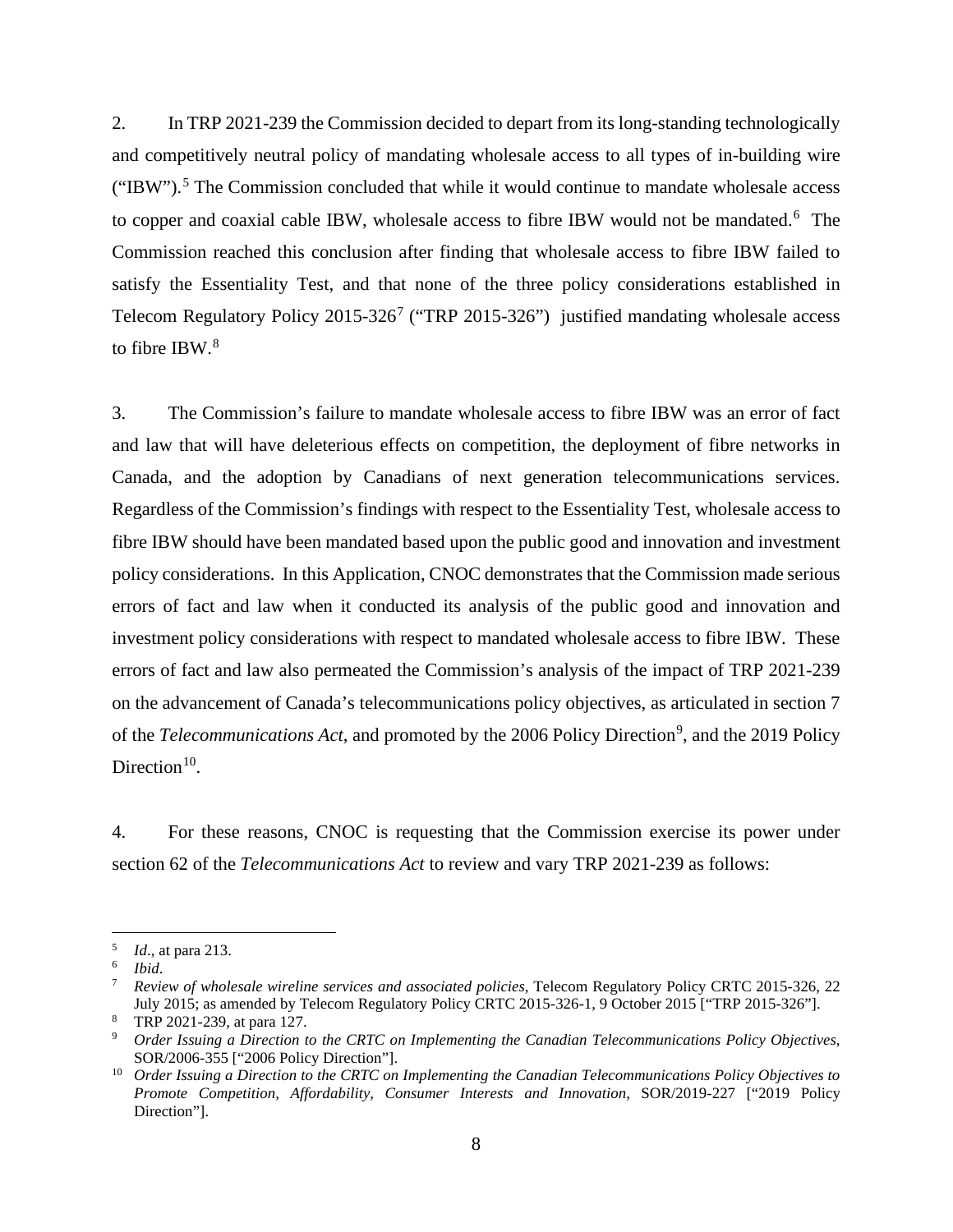- 1) Mandate wholesale access to fibre IBW for any entity to which the MDU Access Condition, as expanded in TRP 2021-239, applies;
- 2) Determine that mandated wholesale access to fibre IBW will be provided pursuant to a single, nationwide wholesale rate, and that this wholesale rate should be established in a follow-up costing proceeding.

5. As a consequence of mandating wholesale access to fibre IBW, it will also be necessary for the Commission to modify the updated MDU Access Condition established in TRP 2021-239 to affirm that a competitor has the choice to access end-users in an MDU by means of wholesale access to fibre IBW. $^{11}$  $^{11}$  $^{11}$ 

6. CNOC does applaud the Commission for making some positive determinations in TRP 2021-239 that are beneficial for competition and that advance Canada's telecommunications policy objectives. For example, the Commission affirmed that the MDU Access Condition provides competitors with the ability to access MDUs for the purpose of installing their own fibre IBW.[12](#page-10-2) In addition, the Commission decided to extend the MDU Access Condition, and associated obligations, to all carrier ISPs.[13](#page-10-3) Both of these determinations are positive outcomes and for greater certainty CNOC is not seeking to modify these aspects of TRP 2021-239.

#### <span id="page-10-0"></span>**1.1 The Commission's guidelines for review and vary applications**

7. The Commission established its guidelines for review and vary applications in Telecom Information Bulletin CRTC 2011-214[14](#page-10-4) ("TIB 2011-214"):

In order for the Commission to exercise its discretion pursuant to section 62 of the Act, applicants must demonstrate that there is substantial doubt as to the correctness of the original decision, for example due to

<span id="page-10-4"></span><span id="page-10-3"></span>

<span id="page-10-2"></span><span id="page-10-1"></span><sup>11</sup> TRP 2021-239, at para 213.<br><sup>12</sup> *Id.*, at para 213.<br><sup>13</sup> *Id.*, at para 186.<br><sup>14</sup> *Revised guidelines for review and vary applications*, Telecom Information Bulletin CRTC 2011-214, 25 March 2011 ["TIB 2011-214"].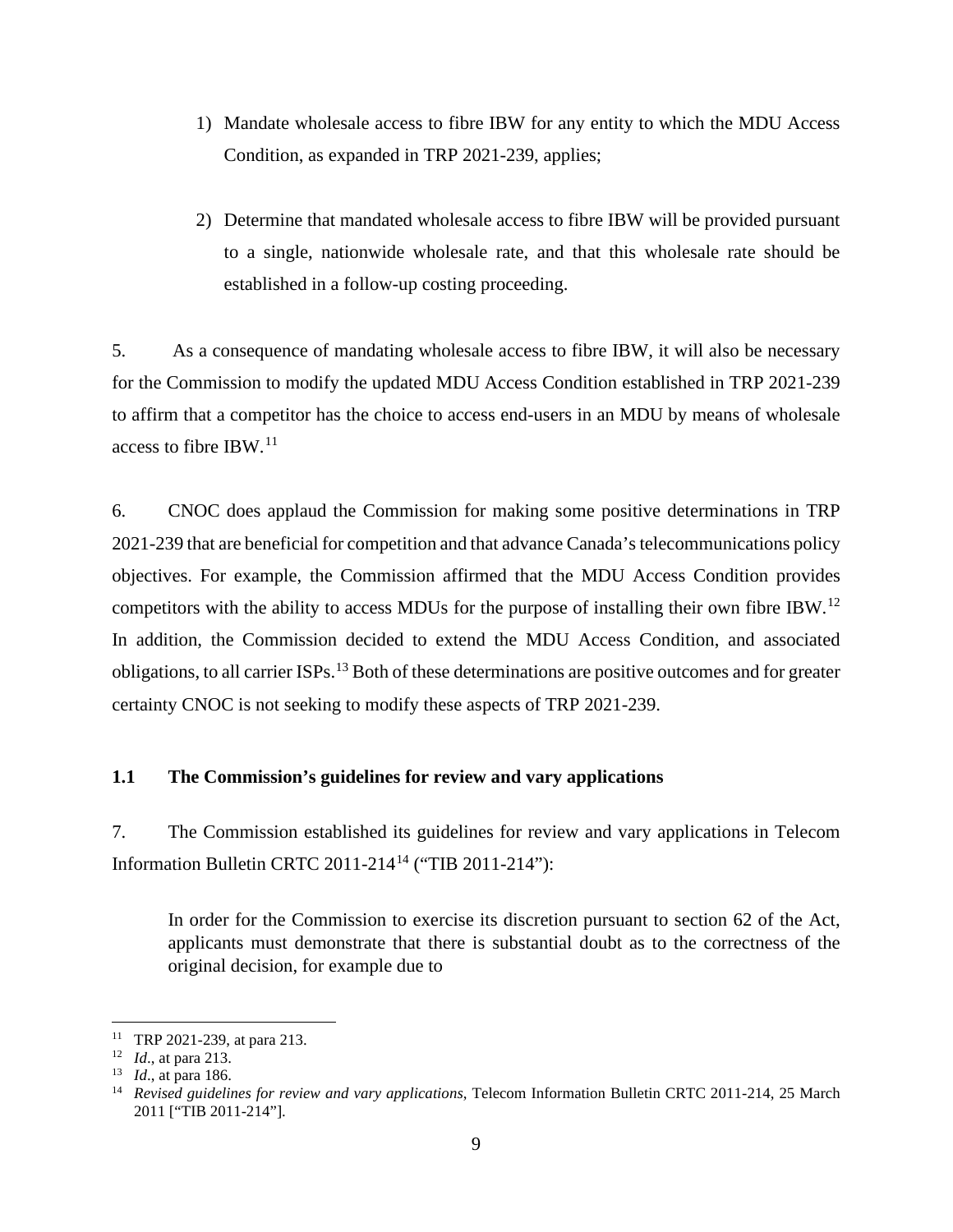- (i) an error in law or in fact;
- (ii) a fundamental change in circumstances or facts since the decision;
- (iii) a failure to consider a basic principle which had been raised in the original proceeding; or
- (iv) a new principle which has arisen as a result of the decision.<sup>[15](#page-11-1)</sup>

8. In this Application, CNOC demonstrates that there is substantial doubt as to the correctness of TRP 2021-239 due to errors of law and fact made by the Commission.

### <span id="page-11-0"></span>**1.2 The structure of CNOC's Application**

9. The remainder of CNOC's Application is structured as set out below.

10. Part 2.0 demonstrates why the Commission should mandate access to fibre IBW based on public good policy considerations.

11. Part 3.0 demonstrates why the Commission should mandate access to fibre IBW based on innovation and investment policy considerations.

12. Part 4.0 demonstrates that the Commission's analysis of the impact of TRP 2021-239 on Canada's telecommunications policy objectives contains several errors of fact and law that raise substantial doubt as to the correctness of the original decision.

13. Part 5.0 demonstrates why the Commission should use the methodology established in Broadcasting and Public Notice CRTC 2002-51<sup>[16](#page-11-2)</sup> ("BPN 2002-51") to establish a wholesale rate for access to fibre IBW.

14. Part 6.0 is the conclusion.

<span id="page-11-2"></span>

<span id="page-11-1"></span><sup>&</sup>lt;sup>15</sup> *Id.*, at para 5.<br><sup>16</sup> *Cable inside wire fee*, Broadcasting and Public Notice CRTC 2002-51, 3 September 2002 at paras 17-19 ["BPN 2002-51"].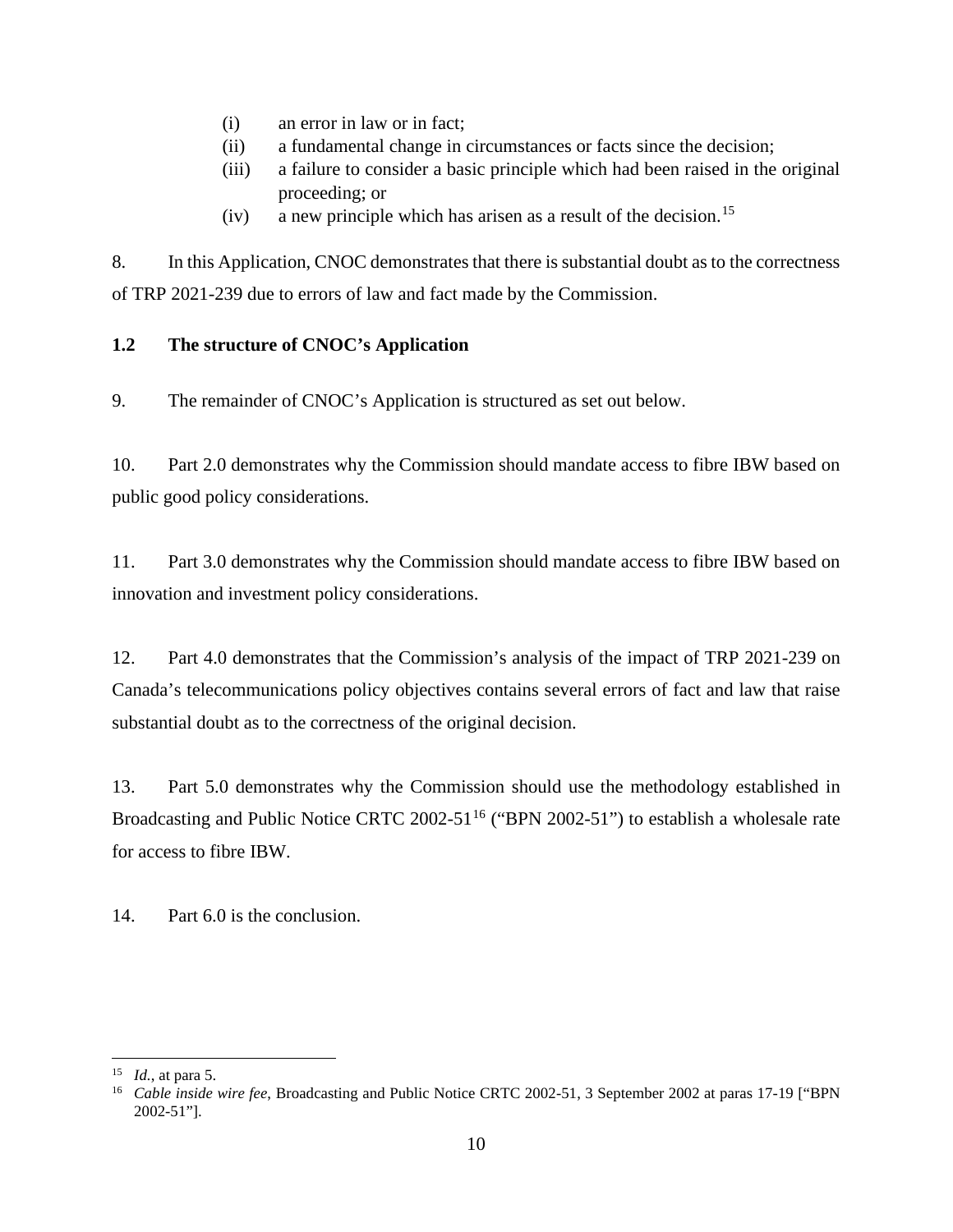### <span id="page-12-0"></span>**2.0 WHOLESALE ACCESS TO FIBRE IBW SHOULD BE MANDATED BASED ON PUBLIC GOOD POLICY CONSIDERATIONS**

15. The Commission erred in both fact and law when it determined that public good policy considerations did not justify mandating wholesale access to fibre IBW.<sup>17</sup> In order for the Commission to mandate a wholesale service based on public good policy considerations it must find that there "is a need to mandate the service for reasons of social or consumer welfare, public safety, or public convenience."<sup>[18](#page-12-2)</sup>

16. There was substantial argument on the record of the proceeding leading to TRP 2021-239 as to how mandated wholesale access to fibre IBW would advance consumer welfare and public convenience. The Commission recapitulated these arguments in TRP 2021-239 as follows:

> … Cloudwifi, Shaw, and TekSavvy submitted that the Commission should consider mandating access to fibre IBW based on the public good consideration because, for example, (i) requiring duplication of access to fibre IBW would be an inefficient use of resources and might inconvenience MDU residents where construction is required to accommodate additional IBW; (ii) it would enhance competition in MDUs, thereby increasing innovative and affordable telecommunications services for end-users; and (iii) it is a public good in the same way that telephone poles are considered by the Commission to be a public good.<sup>[19](#page-12-3)</sup>

17. The Commission conducted its analysis of the public good policy consideration in a single, brief, paragraph as follows:

> The Commission considers that the public good policy consideration does not apply to access to fibre IBW because such access does not have a strong connection to social or consumer welfare, public safety, or public convenience. In addition, the Commission does not consider that competition and consumer choice qualify as public good considerations.[20](#page-12-4) [Emphasis added]

<span id="page-12-1"></span><sup>17</sup> TRP 2021-239, at para 113. 18 *Id*., at para 111.

<span id="page-12-2"></span>

<span id="page-12-3"></span><sup>19</sup> *Id*., at para 112. 20 *Id*., at para 113.

<span id="page-12-4"></span>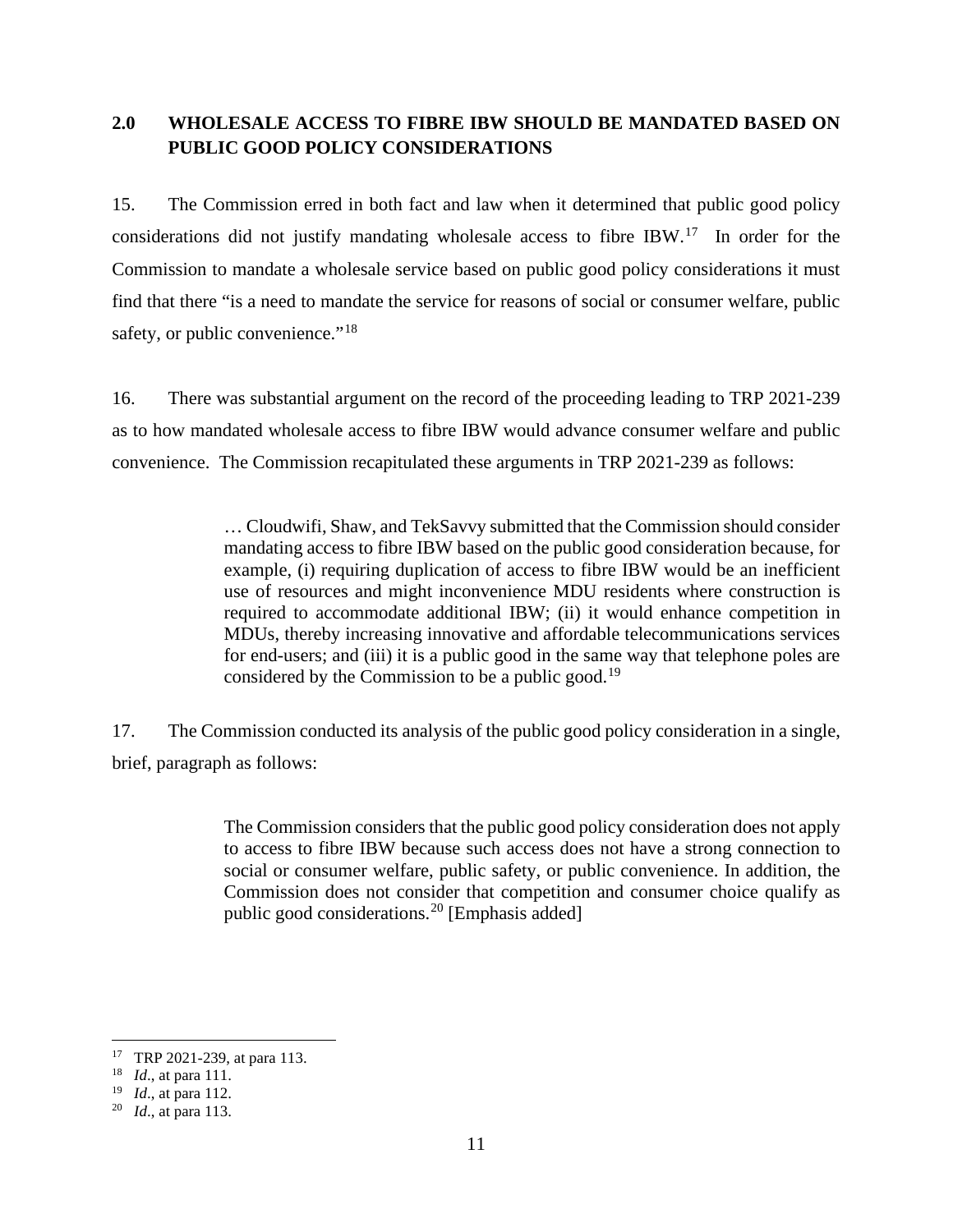18. Based on this cursory analysis, the Commission then proceeded to find that the public good policy consideration does not apply to mandated wholesale access to fibre IBW.<sup>[21](#page-13-1)</sup>

19. The reasons provided by the Commission in its dismissal of the public good policy consideration are so cursory and lacking in explanation that they fail to meet the standard for the exercise of public power of justification, intelligibility, and transparency that was recently affirmed by the Supreme Court of Canada in *Canada (Minister of Citizenship and Immigration) v. Vavilov[22](#page-13-2)* ("*Vavilov*"). There is simply no explanation as to why the Commission reached the conclusion that it did in the face of significant arguments to the contrary. In effect, the Commission simply stated "We do not agree" and left it at that. The Commission's analysis in paragraph 113 of TRP 2021- 239 is not justified, intelligible, or transparent and therefore constitutes an error of law that raises a serious doubt as to the correctness of the decision.

20. The Commission's analysis of the public good policy consideration is so cursory that it is impossible for any reader of the reasons to understand the Commission's reasoning and where in that process the Commission went wrong and reached erroneous conclusions. Thus, the Commission's insufficient reasons have actually prejudiced CNOC's ability to make effective argument on appeal, which is further indicative that these insufficient reasons constitute an error of law pursuant to the standards of justification, intelligibility, and transparency affirmed in *Vavilov*. [23](#page-13-3) Nonetheless, despite the challenges caused by the Commission's insufficient reasons, CNOC is able to make some arguments regarding how the Commission erred in fact and law in concluding that the public good policy consideration would not support a decision to mandate wholesale access to fibre IBW.

### <span id="page-13-0"></span>**2.1 Wholesale access to fibre IBW should be mandated based on public convenience**

21. The Commission erred in fact and law when it dismissed, out of hand, the significant benefits to public convenience that would accrue from mandated wholesale access to fibre IBW. The installation of fibre IBW in a MDU post-construction can be a highly disruptive experience

<span id="page-13-1"></span><sup>21</sup> *Id*., at para 114. 22 *Canada (Minister of Citizenship and Immigration) v. Vavilov*, 2019 SCC 65 (CanLII), at para 95 ["*Vavilov*"].

<span id="page-13-3"></span><span id="page-13-2"></span><sup>23</sup> *Ibid*.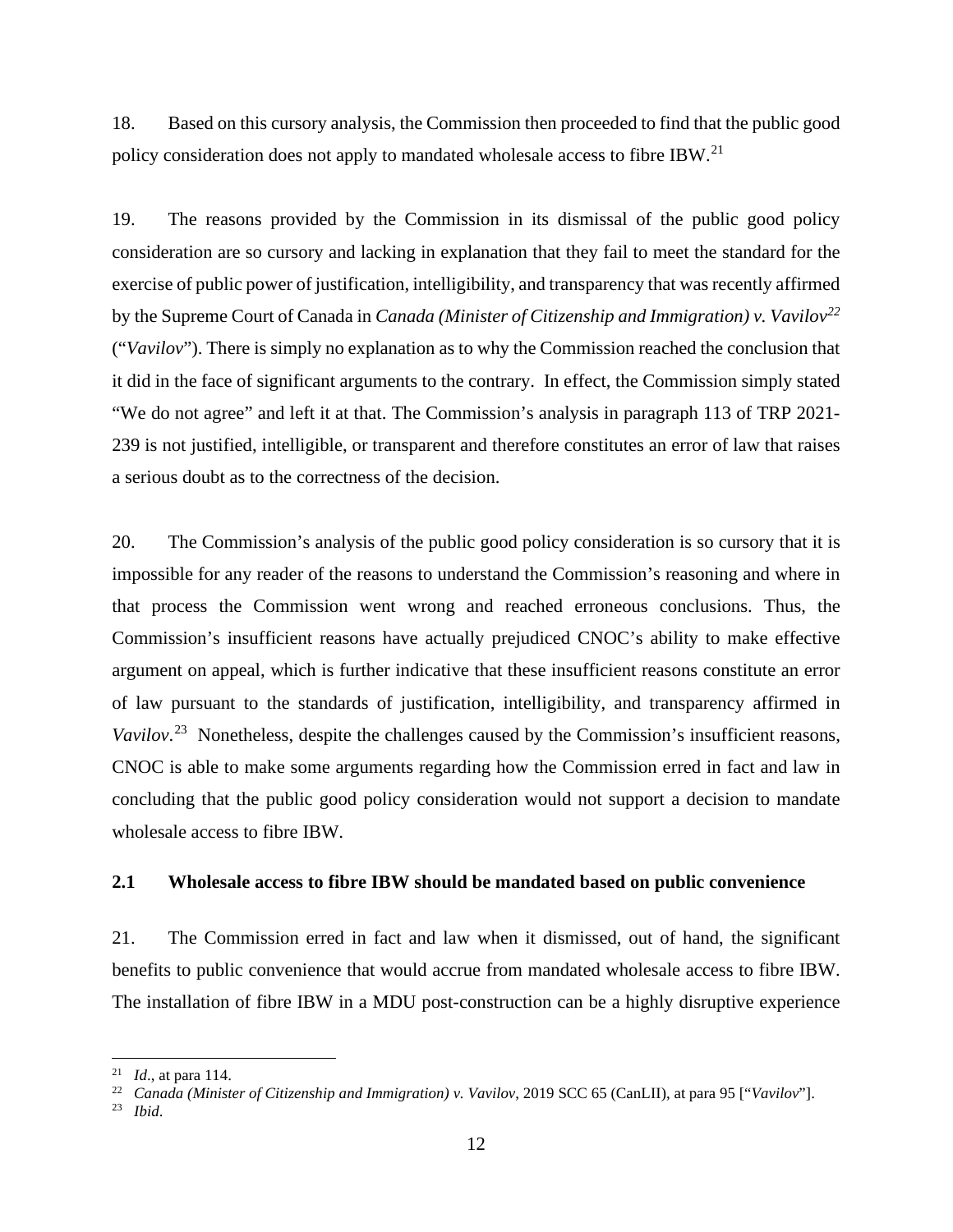for the owners and occupants of the MDU. Installations of fibre IBW post-construction generally require technicians to enter the suites of all of the occupants of the MDU to bring the fibre IBW to the suite. Without mandated access to fibre IBW. this process would need to be repeated for every single TSP seeking to install their own fibre in an MDU. The Commission has vastly underestimated the inconvenience inflicted on MDU owners and occupants of granting access to suites for the purpose of fibre IBW.

22. In addition, the inconveniences inflicted on the owners and occupants of MDUs are substantially aggravated in situations where it is necessary to conduct additional make-ready work, such as installing new risers or modifying existing risers. In these scenarios, it may be necessary to open walls of the MDU and for the technicians to attend at the building over the course of an extended period of time. All of this work could involve noise, dust, entry into units, and other inconveniences to building owners and occupants.

23. Requiring every TSP to install its own fibre IBW is going to result in significant inconvenience to the owners and occupants of MDUs. This inconvenience is the primary reason why MDU owners are often reluctant to allow more than one TSP to install fibre IBW. The Commission acknowledged this problem when it stated "several companies indicated that they have experienced difficulty installing fibre IBW due to uncooperative building owners or riser management companies [...]"<sup>24</sup>.

24. The Commission then stated that it "considers that its current rules are sufficient to deal with any such instances."<sup>25</sup> In particular, the Commission referred to the MDU Access condition established pursuant to section 24 of the *Telecommunications Act* as well as its powers under section 42 of the *Telecommunications Act*.<sup>26</sup> CNOC acknowledges that the Commission certainly has the jurisdiction to grant access to TSPs seeking to install fibre IBW.

<span id="page-14-0"></span><sup>24</sup> TRP 2021-239, at para 95. 25 *Ibid*.

<span id="page-14-1"></span>

<span id="page-14-2"></span><sup>26</sup> TRP 2021-239, at paras 95-96.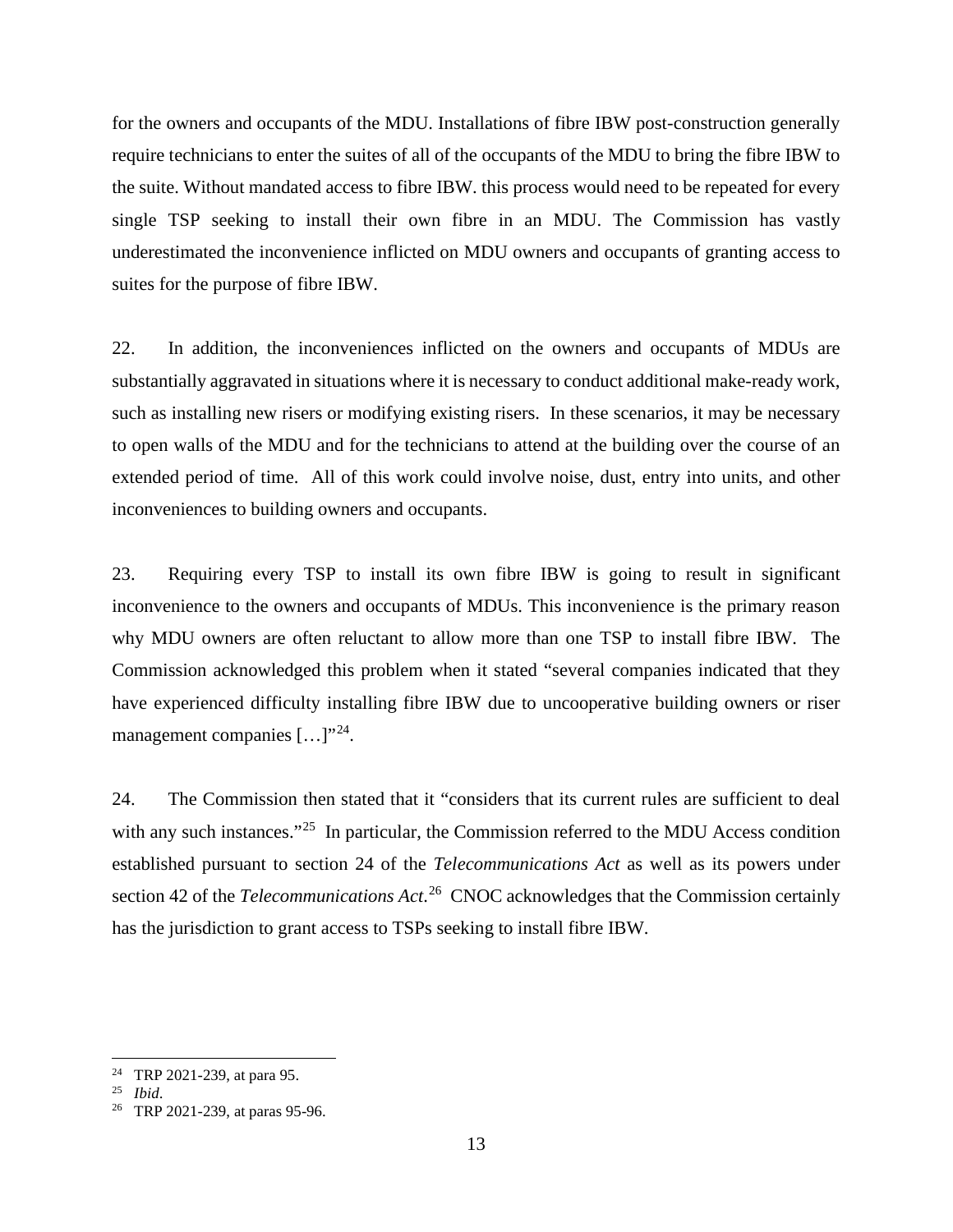25. However, there is no valid policy reason to compel TSPs to resort to an adversarial regulatory process that will unnecessarily tie up the resources of TSPs, the Commission, and MDU owners, and most likely result in poisoned business relationships between TSPs and MDU owners, when the Commission could instead just mandate wholesale access to fibre IBW. The evidence on the record of the proceeding leading to TRP 2021-239 from parties such as TekSavvy Solutions Inc. ("TekSavvy") affirmed that MDU owners will resist multiple fibre IBW installations due to the disruptions to tenants, but that MDU owners do not object to TSPs connecting to pre-existing fibre IBW.<sup>[27](#page-15-0)</sup> Simply mandating wholesale access to fibre IBW is clearly more convenient than subjecting MDU owners and TSPs to expensive regulatory disputes that will need to be sorted out by the Commission at the expense of the taxpayer. The Commission itself noted in TRP 2021-239 that there were ongoing regulatory disputes about access to MDUs before it as of the date that TRP 2021-239 was issued.[28](#page-15-1)

26. The Commission also acknowledged in TRP 2021-239 that parties had argued that mandated wholesale access to fibre IBW "is a public good in the same way that telephone poles are considered by the Commission to be a public good."<sup>[29](#page-15-2)</sup> In its cursory analysis of the public good policy consideration, the Commission did not address this argument whatsoever, which renders its reasons unintelligible and thus constitutes an error of law. The Commission's failure to address this argument is inexplicable as the similarities between mandated wholesale access to fibre IBW and to wholesale access to support structures are significant.

27. In Telecom Decision  $2008-17^{30}$  $2008-17^{30}$  $2008-17^{30}$  ("TD  $2008-17$ ") the Commission described the policy rationale behind mandating wholesale access to support structures as a public good as follows:

> The Commission considers that engaging in the construction of duplicate support structure facilities would result in an inefficient use of public and private resources and would be an inconvenience to the public. Accordingly, the Commission

<span id="page-15-1"></span><span id="page-15-0"></span><sup>&</sup>lt;sup>27</sup> TekSavvy(CRTC)21Oct2020-103, 20 November 2020, CRTC File 1011-NOC2019-0420, at pp. 2-3.<br><sup>28</sup> TRP 2021-239, at Footnote 12.<br><sup>29</sup> Id., at para 112.

<span id="page-15-2"></span>

<span id="page-15-3"></span><sup>&</sup>lt;sup>30</sup> *Revised regulatory framework for wholesale services and definition of essential service*, Telecom Decision CRTC 2008-17, 3 March 2008 ["TD 2008-17"].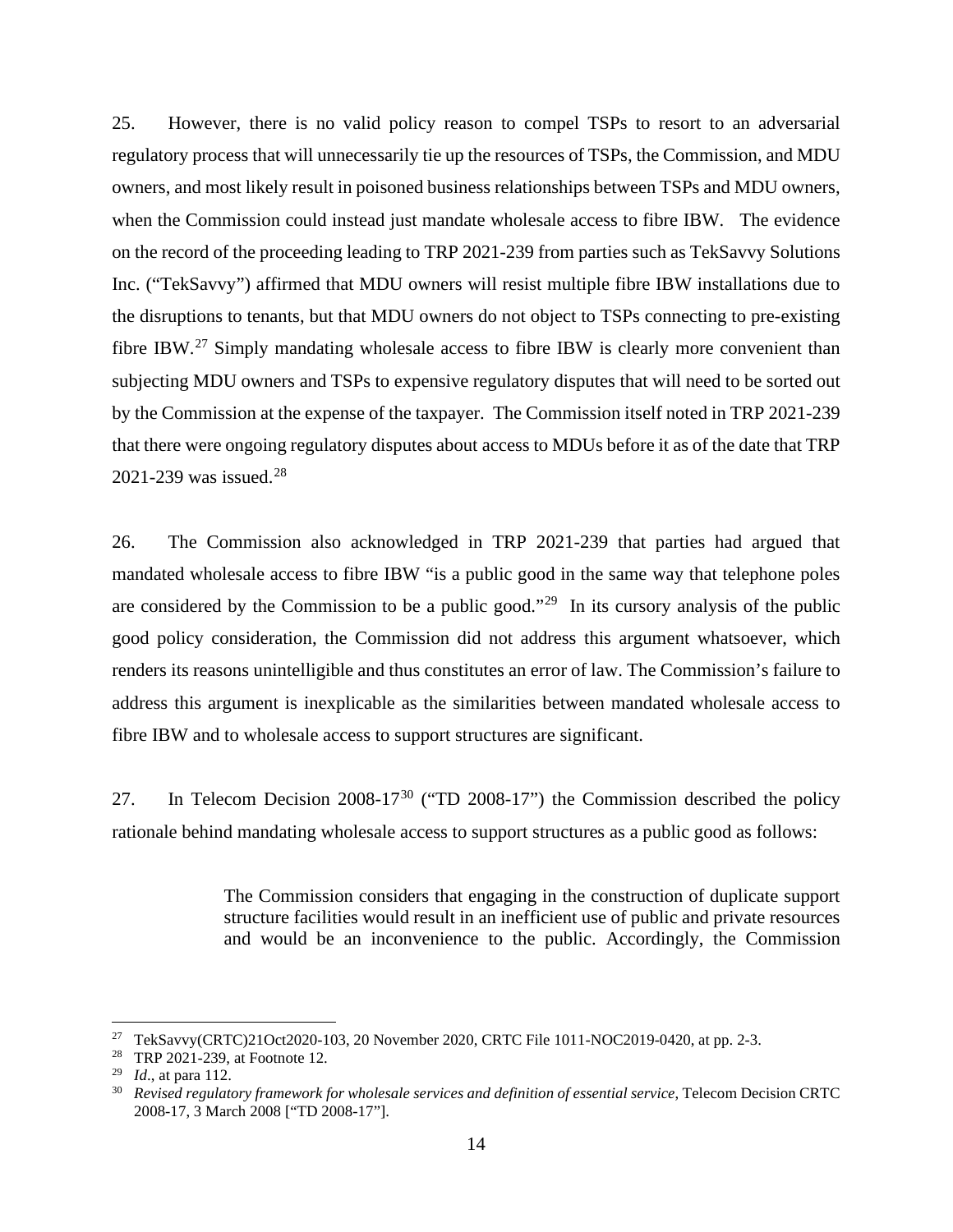determines that support structure services are to be classified as public good services.<sup>[31](#page-16-1)</sup>

28. There is no rational explanation for why the Commission believes that the construction of duplicate support structure facilities is an inefficient use of public and private resources, but the construction of duplicate fibre IBW is not an inefficient use of public and private resources. Moreover, as detailed above, the installation of duplicate fibre IBW is just as much of a public inconvenience, if not more so, as the construction of duplicate support structures. The inconsistency in the Commission's reasoning with respect to these two wholesale services is unintelligible and lacks justification and thus constitutes an error of law.

29. Overall, a consideration of the public convenience, including the convenience of MDU owners and tenants, clearly supports mandated wholesale access to fibre IBW. This conclusion is bolstered when one considers that it is Canadian taxpayers who will ultimately have to pay for the use of the Commission's resources in sorting out the inevitable disputes between MDU owners and TSPs that will arise because of a lack of mandated wholesale access to fibre IBW.

#### <span id="page-16-0"></span>**2.2 Competition and consumer choice qualify as public good considerations**

30. The following statement by the Commission constitutes an error of law that raises substantial doubt as to the correctness of TRP 2021-239: "the Commission does not consider that competition and consumer choice qualify as public good considerations.<sup> $32$ </sup> The fact that competition and consumer choice qualify as public good considerations is reinforced by the fact that the Government of Canada has elevated the promotion of competition, and by extension consumer choice, to telecommunications policy objectives that the Commission must pursue through section 7 of the *Telecommunications Act*, and as promoted by the 2006 Policy Direction, and the 2019 Policy Direction. Moreover, once competition and consumer choice are properly viewed as public good policy considerations, it becomes clear that the Commission should have mandated wholesale access to fibre IBW.

<span id="page-16-2"></span>

<span id="page-16-1"></span><sup>31</sup> *Id*., at para 93. 32 TRP 2021-239, at para 113.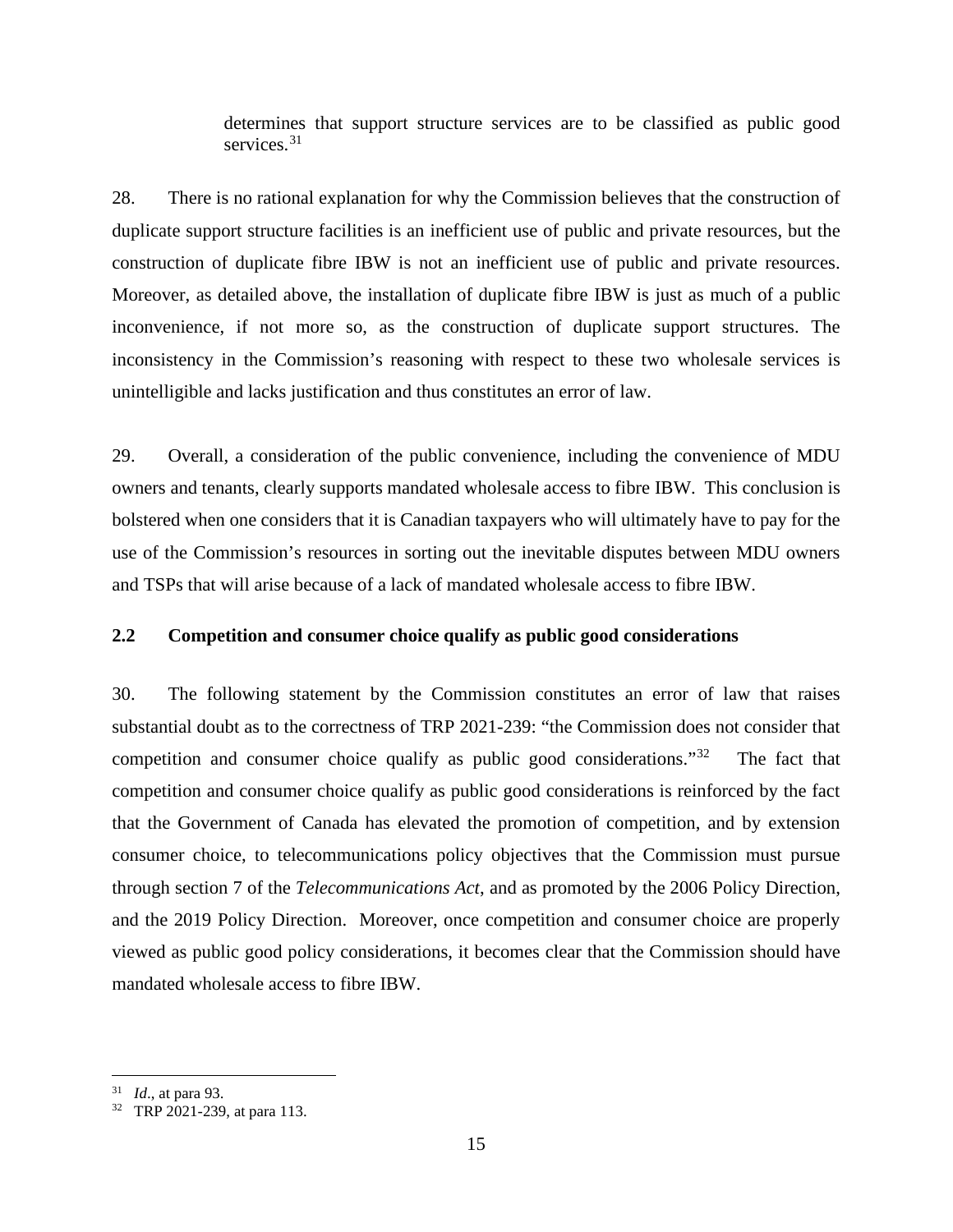31. In TRP 2015-326 the Commission stated that it would mandate a wholesale service based upon the public good if "there is a need to mandate the service for reasons of social or consumer welfare, public safety, or public convenience."<sup>[33](#page-17-0)</sup> [Emphasis added]. Competition and consumer choice are clearly matters of social and consumer welfare. There is nothing in TRP 2015-326 or TRP 2021-239 to suggest that competition and consumer choice cannot be considered matters of social and consumer welfare. The Commission did not elaborate in either of these two decisions what constituted the "welfare" of consumers or society at large.

32. "Welfare" is defined by Oxford Languages, the publisher of the *Oxford English Dictionary*, as "the health, happiness, and fortunes of a person or group."[34](#page-17-1) The benefits that flow from competition and consumer choice, including the increased affordability of telecommunications services, are clearly linked to the "fortunes" of Canadian consumers and society, which CNOC interprets as referring to economic well-being. Moreover, it is obvious that individuals are happier when they have choices and are not compelled to accept a single option. Therefore, competition and consumer choice contribute to consumer and social welfare.

33. The interpretation that competition and consumer choice qualify as a public good consideration is bolstered by the fact that the Government of Canada has elevated the promotion of competition to a telecommunications policy objective that the Commission must pursue in the *Telecommunications Act*, and in accordance with the 2006 Policy Direction, and the 2019 Policy Direction.<sup>[35](#page-17-2)</sup>

34. Subsection 7(c) of the *Telecommunications Act* states that one of Canada's telecommunications policy objectives is to:

> to enhance the efficiency and competitiveness, at the national and international levels, of Canadian telecommunications.

<span id="page-17-1"></span><span id="page-17-0"></span><sup>&</sup>lt;sup>33</sup> TRP 2015-326, at para 51.<br><sup>34</sup> Definition of "welfare" from Oxford Languages retrieved on October 19, 2021 from Google's online search function.<br>*Telecommunications Act*, at s 7(c); 2019 Policy Direction at s 1(a)(i).

<span id="page-17-2"></span>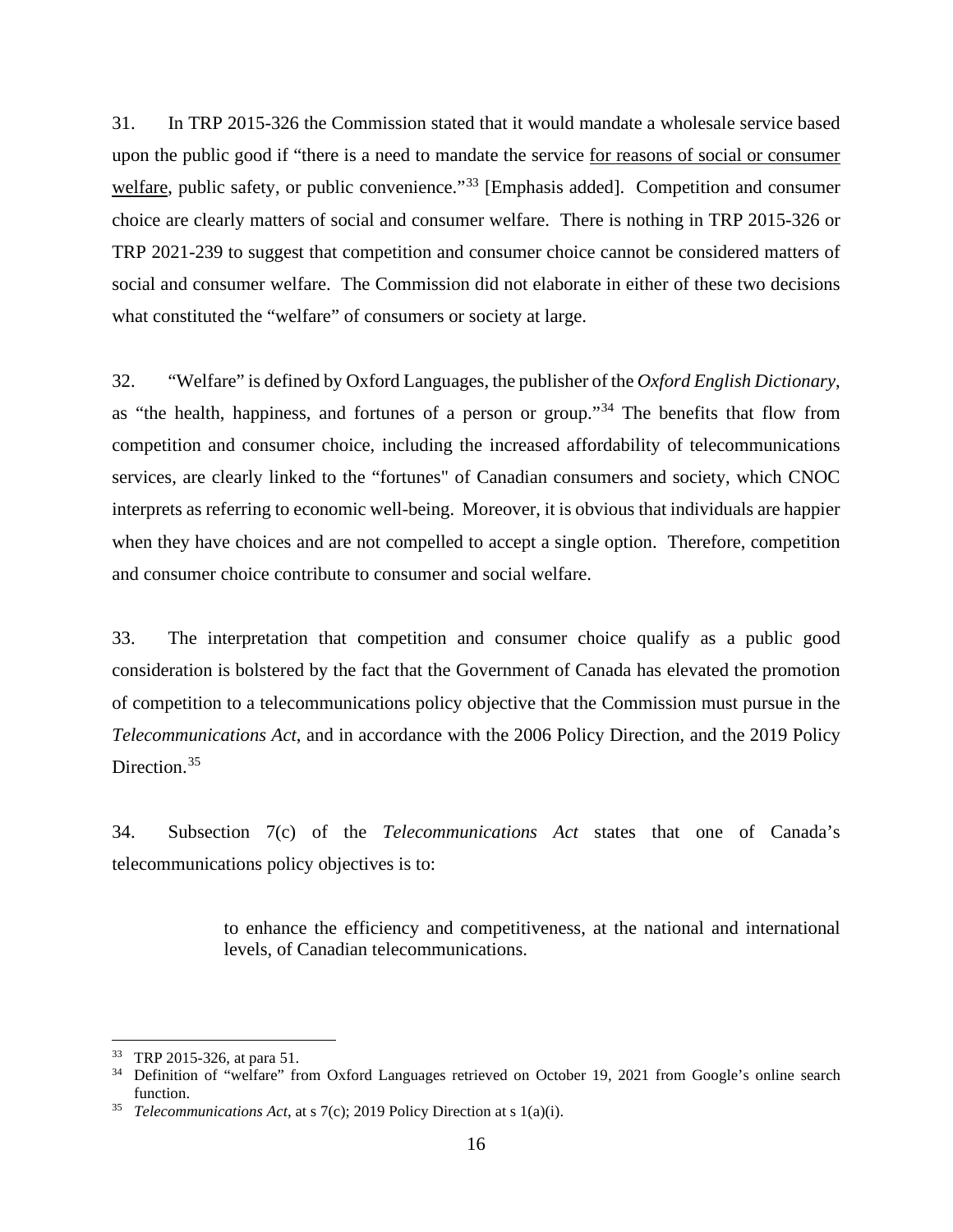35. Subsection 1(b)(iv) of the 2006 Policy Direction states that the Commission, when relying on regulation, should use measures that satisfy the following criteria:

> if they relate to network interconnection arrangements or regimes for access to networks, buildings, in-building wiring or support structures, ensure the technological and competitive neutrality of those arrangements or regimes, to the greatest extent possible, to enable competition from new technologies and not to artificially favour either Canadian carriers or resellers […]. [Emphasis added]

36. Subsection 1(a)(i) of the 2019 Policy Direction states that:

(a) the Commission should consider how its decisions can promote competition, affordability, consumer interests and innovation, in particular the extent to which they

(i) encourage all forms of competition and investment, [Emphasis added]

37. The Supreme Court of Canada has affirmed that validly enacted laws must be presumed to be "directed to the public good  $[...]$ ".<sup>[36](#page-18-0)</sup> Consequently, by including the promotion of competition as a telecommunications policy objective in the *Telecommunications Act*, the 2006 Policy Direction, and the 2019 Policy Direction, the Government of Canada elevated the promotion of competition, and by extension consumer choice, to public good considerations. Subsection 1(b)(iv) specifically directs the Commission to promote competition over new technologies when developing access regimes for in-building wire. The Commission therefore made an error of law when it stated that competition and consumer choice did not qualify as public good policy considerations.

38. In addition, the direction to the Commission in the 2006 Policy Direction not to artificially favour either Canadian carriers or resellers is informative. By analogy, surely the Commission must also not artificially favour fibre IBW owners by denying Canadian carriers wholesale access to fibre IBW.

<span id="page-18-0"></span><sup>36</sup> *Harper v. Canada (Attorney General)*, 2000 SCC 57 (CanLII), [2000] 2 SCR 764, at para 9.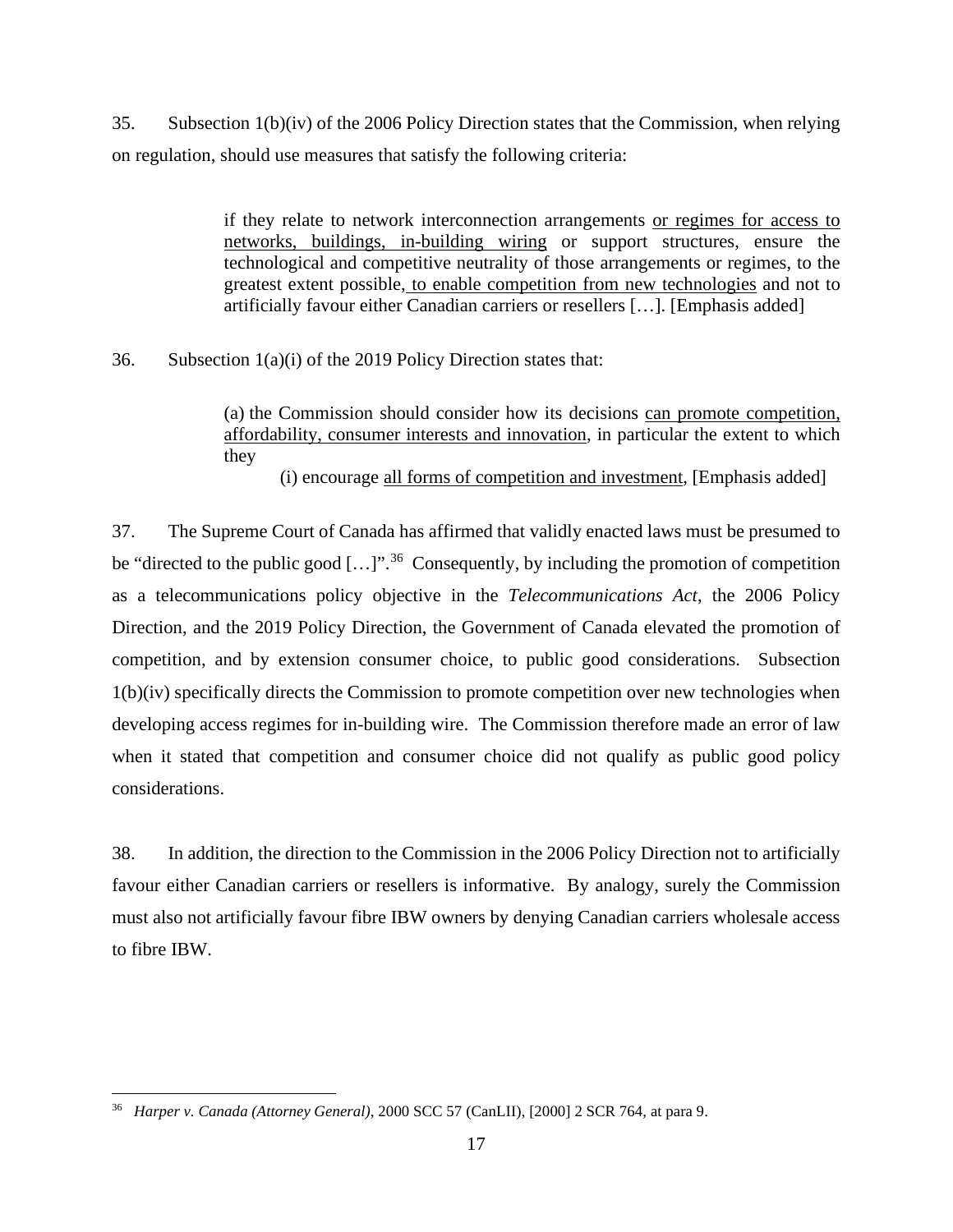39. Moreover, as the Commission stated in TRP 2021-239, it has never made an essentiality determination for any type of IBW.<sup>[37](#page-19-1)</sup> Nonetheless, as the Commission describes, it chose to mandate access to IBW, which was a decision that was only ever operationalised for copper IBW, through a series of decisions starting in the late 1990s because "the ability of CLECs to have access to the IBW in an MDU was central to the implementation of its policy of end-user choice."<sup>[38](#page-19-2)</sup> [Emphasis added] This admission by the Commission is significant because it affirms that enduser choice, on its own, constitutes a free-standing ground on which a wholesale service can be mandated, despite not satisfying an essentiality test. CNOC acknowledges that the Commission made the decision to mandate access to IBW prior to its clarification of the Essentiality Test and the three policy considerations in TRP 2015-326. However, in TRP 2015-326 the Commission did not state it was eliminating any policy considerations that had previously been used to decide to mandate a wholesale service.<sup>[39](#page-19-3)</sup> Consumer choice therefore remains a valid reason to mandate a wholesale service and that it has been subsumed into the public good category of policy considerations.

40. Consequently, for all of the above-cited reasons the Commission erred in law when it stated that it did not consider that competition and consumer choice qualified as public good considerations.

### <span id="page-19-0"></span>**2.3 Considerations with respect to mandated wholesale access for fibre IBW and competition**

41. Having established that competition and consumer choice qualify as public good considerations, it is necessary to emphasize that mandated wholesale access to fibre IBW will advance competition and consumer choice.[40](#page-19-4)

42. CNOC is aware that when the Commission is assessing the competition component of the Essentiality Test, it must make a finding that there is "the potential for a substantial lessening or

<span id="page-19-2"></span><span id="page-19-1"></span><sup>&</sup>lt;sup>37</sup> TRP 2021-239, at para 8.<br><sup>38</sup> *Id.*, at para 5. See generally paras 1-8.<br><sup>39</sup> TRP 2015-326, at paras 47-53.

<span id="page-19-4"></span><span id="page-19-3"></span><sup>&</sup>lt;sup>40</sup> The advancement of competition and consumer choice if further bolstered by the greater incentive to invest causes by mandated access to fibre IBW, which is discussed in Part 3.0 of this Application.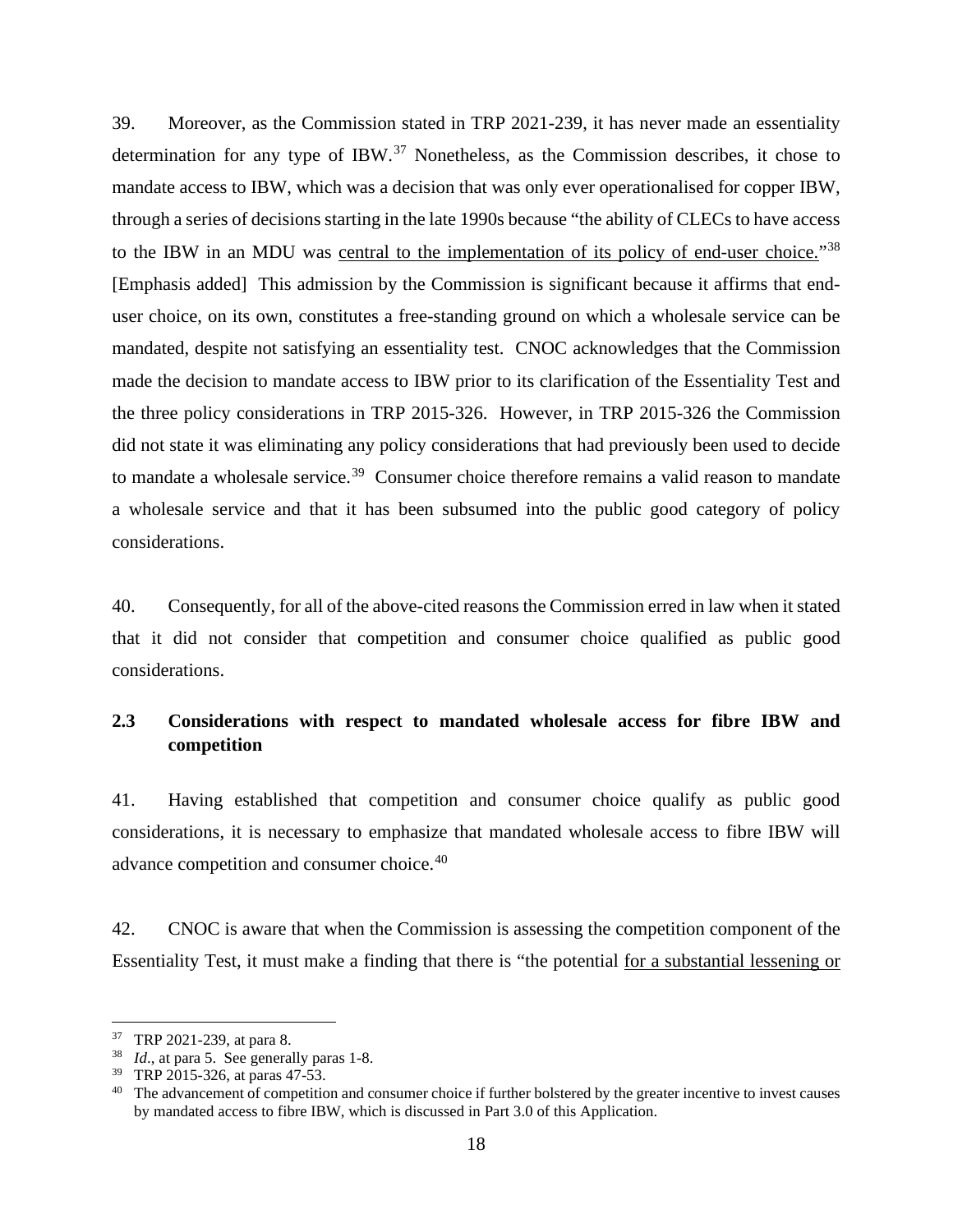prevention of competition in the corresponding downstream retail market(s) should access to the upstream input be denied."[41](#page-20-0) [Emphasis added] However, there is no basis for such a high threshold when the Commission is choosing to mandate access to a wholesale facility based on the public good policy considerations, and in particular the benefits to consumer and social welfare derived from greater levels of competition and consumer choice.

43. In this circumstance, and based on the direction to the Commission in subsection 1(a)(i) of the 2019 Policy Direction that it should seek to encourage all forms of competition and investment, so long as the benefits to competition and consumer choice from mandating a given wholesale service are not outweighed by any negative policy outcomes that result from mandating the wholesale service, the Commission should proceed to mandate the wholesale service based on public good policy considerations.

44. The Commission did not make any findings of fact in TRP 2021-239 of negative outcomes that would result from mandating access to fibre IBW. Accordingly, it should have proceeded to mandate wholesale access to fibre IBW based on the public good policy consideration, and in particular, the positive impacts that it will have on consumer and social welfare.

45. While the Commission does not need to find that the failure to mandate wholesale access to fibre IBW will result in a substantial lessening or prevention of competition to mandate wholesale access upon public good policy considerations, the Commission made errors of fact and law in its analysis of the competition component of the Essentiality Test that must be addressed.

46. In particular, the Commission made errors of fact, and contradicted itself, when it established the relevant product market for conducting the Essentiality Test and when it considered product substitutes available to end-users in MDUs. The Commission defined the relevant product market for considering whether mandated wholesale access to fibre IBW satisfies the Essentiality Test as follows:

<span id="page-20-0"></span><sup>41</sup> TRP 2021-239, at para 70.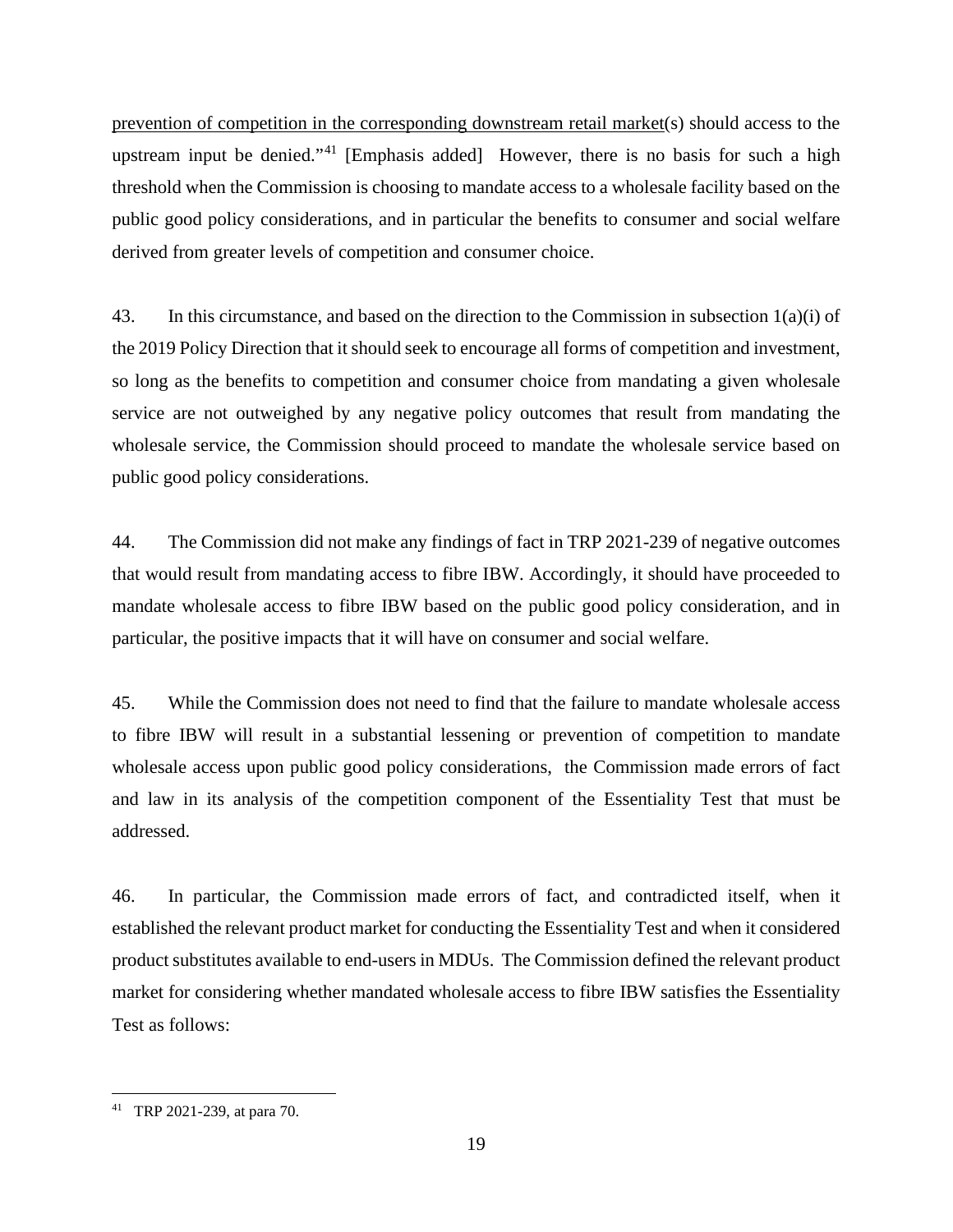The Commission considers that there are several characteristics of fibre IBW that differentiate it from potential substitutes. From an end-user perspective, the primary characteristics of fibre IBW that distinguish it from other technologies are high download and upload speeds, and symmetrical (bi-directional) download and upload speeds. Other technologies that offer high bandwidth and symmetrical download and upload speeds could also be included in the product market, including, for example, coaxial cable operating with DOCSIS 3.1 full duplex mode.[42](#page-21-0) [Emphasis added, footnote omitted]

Accordingly, the Commission determines the relevant product market to be technologies and facilities that provide high-speed symmetrical connectivity between a service provider's demarcation point and customers' suites in a MDU in order to support the provision of services such as high-speed broadband Internet.<sup>[43](#page-21-1)</sup> [Emphasis added]

…

47. CNOC supports this definition of the relevant product market as well as the fact that there are unique characteristics to fibre IBW that distinguish it from other forms of IBW from an enduser perspective. However, when it was assessing the competition component of the Essentiality Test, the Commission suddenly contradicted itself and stated:

> Typically, end-users in MDUs are able to access telecommunications services via a multitude of services and may not even be aware what underlying facilities or wholesale services are being used to provide their retail services. For example, endusers in MDUs may be able to access telecommunication services by mobile wireless, copper IBW, coaxial cable IBW, fibre IBW, and aggregated HSA service (over copper or coaxial cable). The availability of those services should preclude a substantial lessening or prevention of competition in the corresponding downstream retail markets, if access to the upstream input is denied. Consequently, the Commission considers that the withdrawal of access to fibre IBW would not generally result in a substantial lessening or prevention of competition.<sup>[44](#page-21-2)</sup> [Emphasis added]

48. This conclusion by the Commission constitutes an error of fact. Firstly, the Commission states that mobile wireless, copper IBW, coaxial cable IBW, and aggregated HSA service are

<span id="page-21-0"></span><sup>42</sup> *Id*., at para 43. 43 *Id*., at para 45. 44 *Id*., at para 74.

<span id="page-21-1"></span>

<span id="page-21-2"></span>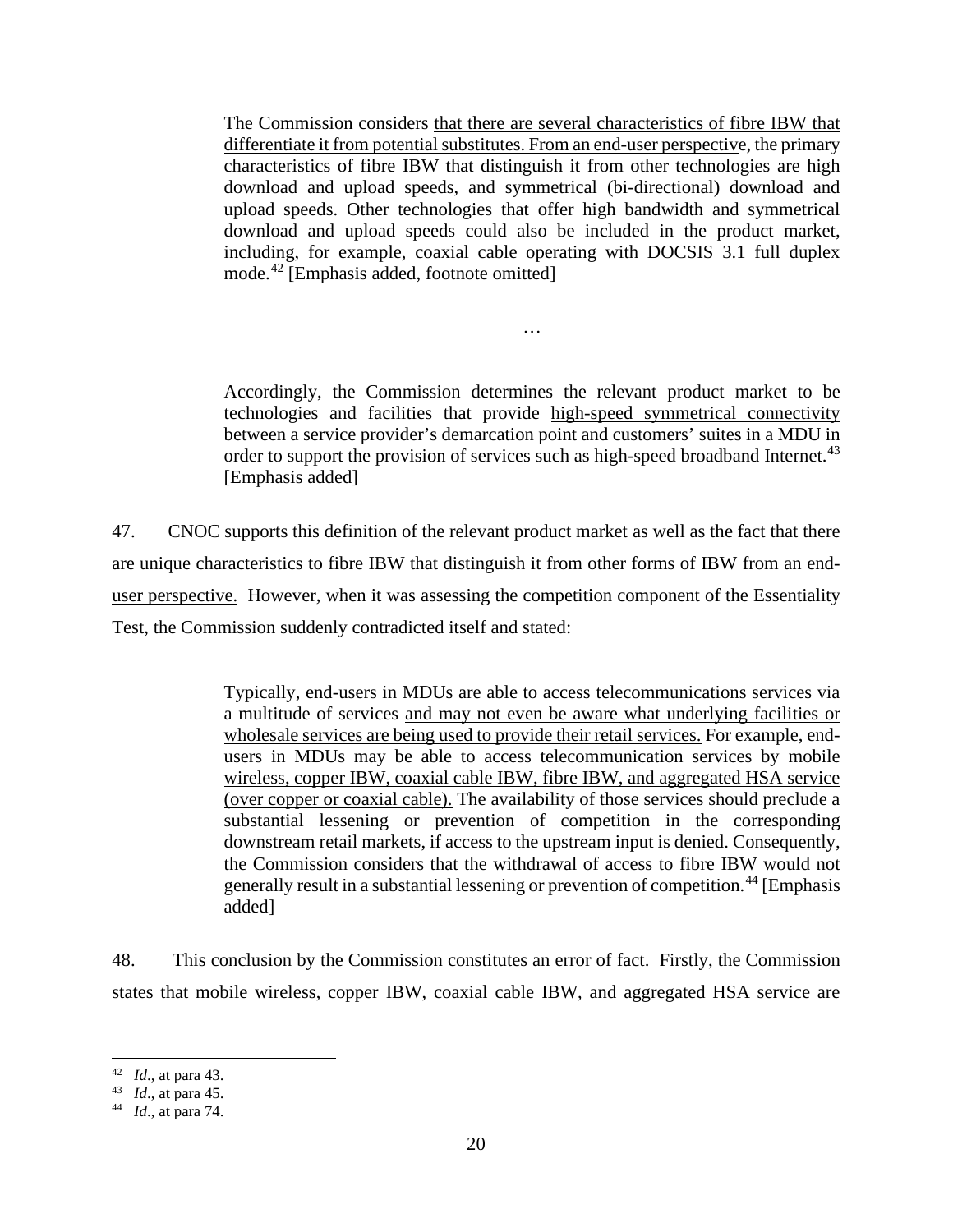substitutes for access to fibre IBW.<sup>[45](#page-22-0)</sup> However, this is not the case as the Commission itself affirmed when it defined the relevant product market. In order to be a substitute, the product must provide high bandwidth and symmetrical upload and download speeds, which none of these other products cited by the Commission do in a manner that is anywhere near comparable to the capabilities of fibre IBW.[46](#page-22-1) Moreover, because the Commission is contradicting its own conclusions about the appropriate product market, the reasons in the paragraph just cited are not justifiable, transparent, or intelligible as required by *Vavilov* and thus constitute an error of law.[47](#page-22-2)

49. The Commission also clearly stated when it established the product market that there were unique characteristics of fibre IBW that were capable of being discerned "from an end-user perspective".[48](#page-22-3) However, when it considered product substitutes, it proceeded to make the completely unsubstantiated claim that end-users "may not even be aware what underlying facilities or wholesale services are being used to provide their retail services."[49](#page-22-4) There is no evidence to support the proposition that end-users are unaware of when they are receiving telecommunications services over fibre IBW versus other products and this is thus an error of fact. Moreover, as the Commission is contradicting itself with respect to the perspective of end-users, the reasons here are not justifiable, transparent, or intelligible as required by *Vavilov* and thus constitute an error of  $law.<sup>50</sup>$  $law.<sup>50</sup>$  $law.<sup>50</sup>$ 

50. The preceding discussion in Part 2.0 of this Application demonstrates that when assessing the impact of mandated wholesale access to fibre IBW the Commission does not need to establish a substantial lessening or prevention of competition and that the Commission made serious errors of law and fact in TRP 2021-239 when it conducted its analysis of the impact of mandated wholesale access to fibre IBW on competition.

<span id="page-22-0"></span><sup>45</sup> *Ibid*.

<span id="page-22-1"></span><sup>46</sup> *Ibid*.

<span id="page-22-2"></span><sup>47</sup> *Vavilov*, at para 95.

<span id="page-22-3"></span><sup>48</sup> TRP 2021-239, at para 43.

<span id="page-22-5"></span>

<span id="page-22-4"></span><sup>49</sup> *Id*., at para 74. 50 *Vavilov*, at para 95.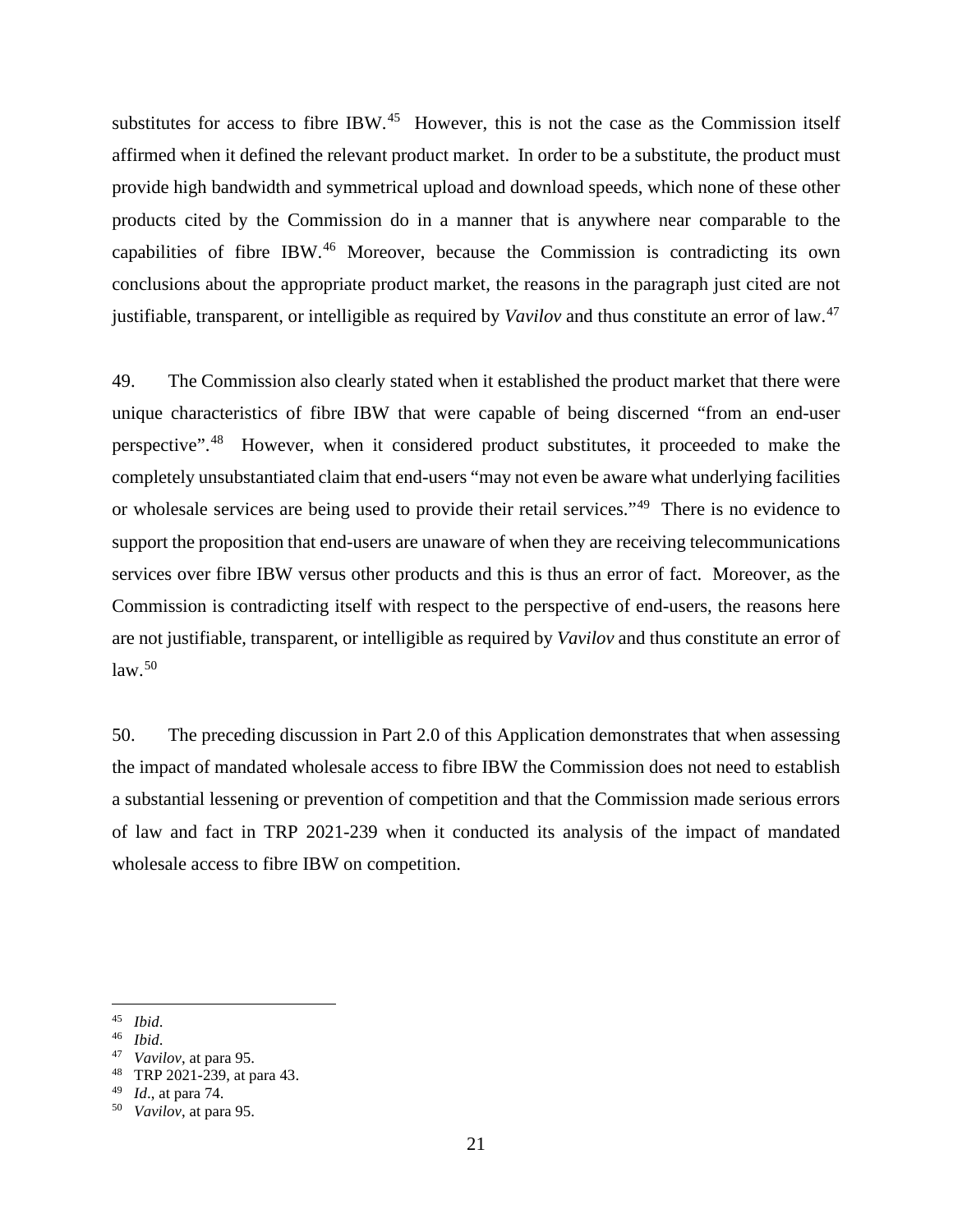51. In Part 3.0, CNOC expands upon the positive impacts that mandated wholesale access for fibre IBW will have for competition and consumer choice further below in its discussion of the innovation and investment policy consideration.

### <span id="page-23-0"></span>**3.0 WHOLESALE ACCESS TO FIBRE IBW SHOULD BE MANDATED BASED ON INNOVATION AND INVESTMENT POLICY CONSIDERATIONS**

52. The Commission erred in both fact and law when it determined that innovation and investment policy considerations did not justify mandating wholesale access to fibre IBW.<sup>51</sup> In order for the Commission to mandate a wholesale service based on innovation and investment policy considerations, it must find that:

> Mandating or not mandating the facility or wholesale service could (i) affect the level of innovation/investment in advanced or emerging networks or services for incumbents, competitors, or both; or (ii) affect the associated level of adoption of advanced or emerging services by users of telecommunications services.<sup>[52](#page-23-2)</sup>

53. It is worth reproducing the Commission's conclusions with respect to the innovation and investment policy consideration from TRP 2021-239 in full:

> 123. With respect to the level of innovation and investment in advanced or emerging networks or services for incumbents or competitors, the Commission notes that due to the characteristics of fibre, companies have been installing fibre IBW in many brownfield MDUs and are installing only fibre IBW in newer MDUs. The Commission considers that this investment is likely to continue regardless of whether access to fibre IBW is mandated, given the increasing demand for highspeed Internet services.

> 124.With respect to the impact of the associated level of adoption of advanced or emerging services by end-users, it is unclear the extent to which end-users would increasingly adopt such services if access to fibre IBW were mandated. For example, if fibre IBW were mandated and more competitive options were available in a building, end-users may be increasingly encouraged to adopt higher-speed services than they otherwise would. However, the record of this proceeding does not provide enough evidence for the Commission to determine whether mandated access to fibre IBW would affect the associated level of adoption of advanced or emerging services by users of telecommunications services to a substantial degree.

<span id="page-23-2"></span><span id="page-23-1"></span><sup>51</sup> TRP 2021-239, at paras 123-124. 52 *Id*., at para 111.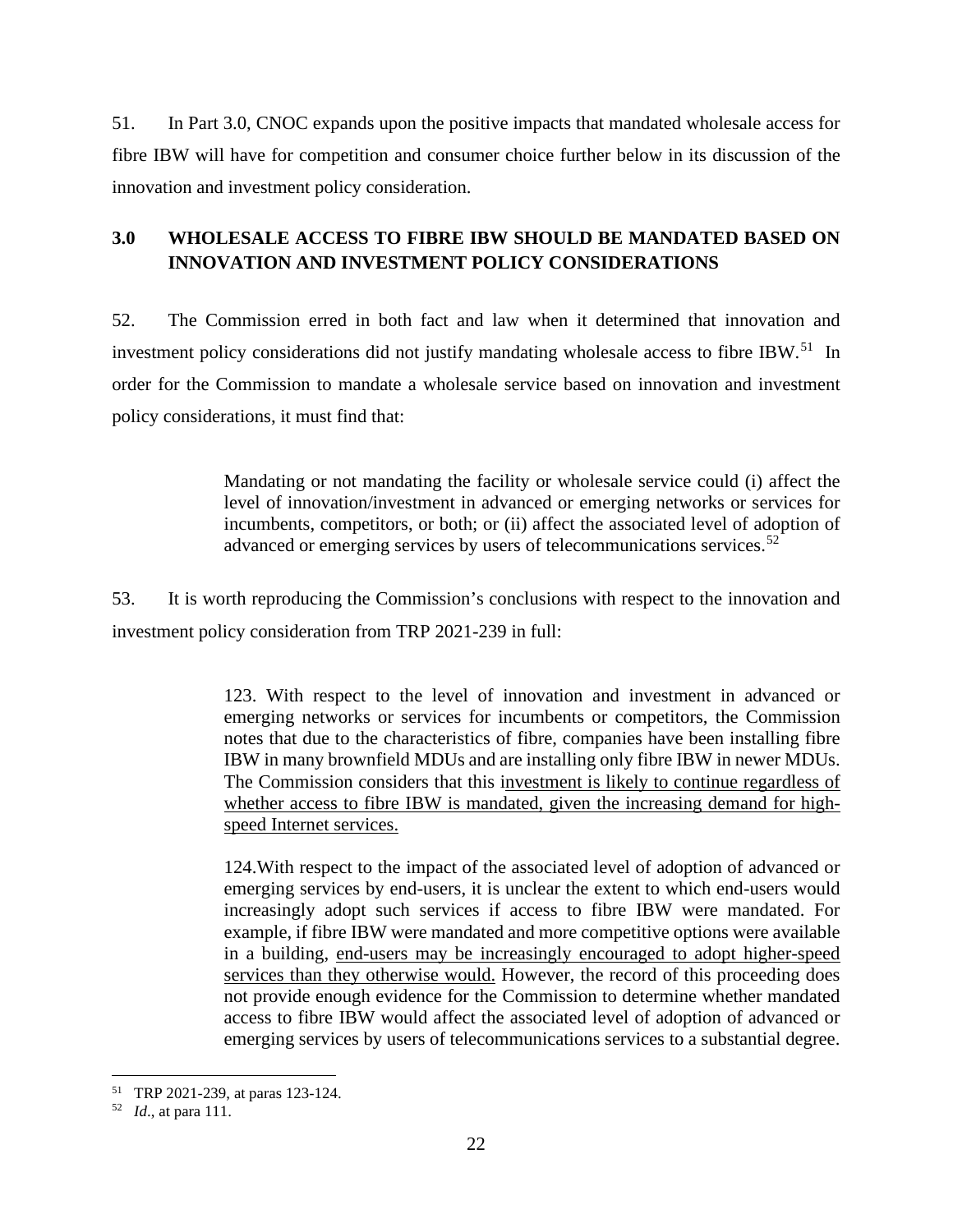Therefore, the Commission considers that there is insufficient evidence to conclude that mandating the service would affect the adoption of advanced or emerging services by end-users to a substantial degree.

125. In light of the above, the Commission considers that the innovation and investment policy consideration would not materially impact the decision to mandate (or not) access to fibre IBW.<sup>[53](#page-24-0)</sup> [Emphasis added]

54. The Commission made several errors of fact and law in its analysis of the impact of mandated wholesale access to fibre IBW on innovation and investment that raise substantial doubt as to the correctness of TRP 2021-239.

55. CNOC does not dispute the Commission's conclusion that investment in fibre IBW will continue regardless of whether wholesale access to fibre IBW is mandated.<sup>[54](#page-24-1)</sup> However, this conclusion on its own misses the point of the innovation/investment policy consideration. The policy consideration states that the Commission will examine whether "[m]andating or not mandating the facility or wholesale service could (i) affect the level of innovation/investment in advanced or emerging networks or services for incumbents, competitors, or both."[55](#page-24-2) [Emphasis added] The key here is that so long as mandating a wholesale service will have an overall positive impact on investment in advanced or emerging networks or services, thus increasing the level of investment, it should be mandated pursuant to the innovation and investment policy consideration. It was an error of law for the Commission to consider that, since investment in fibre IBW will continue regardless of whether it mandated wholesale access to fibre IBW or not, mandated wholesale access to fibre IBW does not satisfy the investment portion of the investment and innovation policy consideration. All that is required is an increase in the overall level of investment if the wholesale service is mandated, not a complete cessation of investment if the wholesale service is not mandated.

56. Mandated wholesale access for fibre IBW will also clearly stimulate the level of investment in fibre IBW and thus the deployment of competing fibre networks, which CNOC emphasizes in respect of the competition component of the public good analysis discussed above. This positive

<span id="page-24-1"></span><span id="page-24-0"></span><sup>53</sup> *Id*., at paras 123-125. 54 *Id*., at para 123. 55 *Id*., at para 111.

<span id="page-24-2"></span>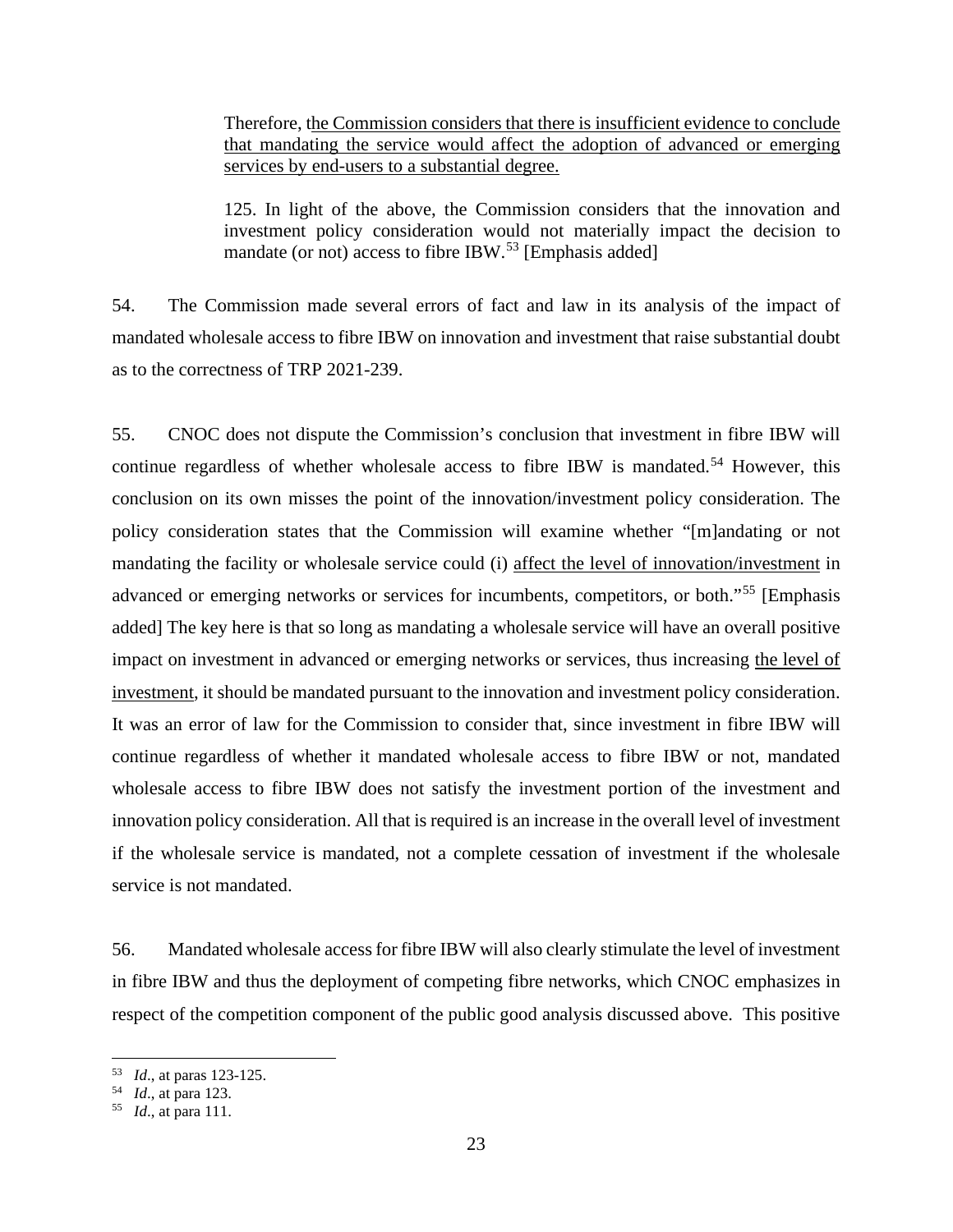outcome would occur because mandated access to fibre IBW will lower the costs for competitors to deploy their fibre networks in MDUs more broadly. More specifically, the capital saved through mandated access will be redeployed to other network deployment activities. It is a basic economic fact that lowering the costs of network deployment will stimulate greater investment in fibre networks and thus competition among those networks. This argument with respect to the positive benefits of mandated wholesale access to fibre IBW on investment in competing networks was advanced by parties such as TekSavvy and Cloudwifi in the proceeding leading to TRP 2021- 239. [56](#page-25-0)

57. Moreover, as discussed above, the record of the proceeding leading to TRP 2021-239 clearly demonstrated that that MDU owners were often reluctant to allow, and actively resisted, multiple fibre IBW installations. While the Commission affirmed that it was prepared to intervene in these cases, simply mandating wholesale access to fibre IBW would avoid the need for competitors to seek recourse to the Commission to compel access to the MDU, which is a process that could take months or even years. Avoiding such delays will greatly accelerate the deployment of competing fibre networks in Canada. Accordingly, the accelerated deployment of fibre networks by competitors will bring greater levels of competition to Canadians faster than would otherwise be the case. The Commission erred in fact by ignoring the positive impact of mandated wholesale access to fibre IBW on the accelerated deployment of competing fibre networks in Canada, and instead just focusing on whether the networks would be deployed at all without consideration of timeliness of deployment.

58. The Commission did find that "if fibre IBW were mandated and more competitive options were available in a building, end-users may be increasingly encouraged to adopt higher-speed services than they otherwise would."[57](#page-25-1) However , the Commission went onto state that the record of the proceeding did not provide it with sufficient evidence to conclude that the impact on the adoption of advanced services would be substantial.<sup>[58](#page-25-2)</sup> The Commission erred in law when it concluded that the record did not provide sufficient evidence that mandated access to fibre IBW

<span id="page-25-0"></span><sup>56</sup> *Id*., at paras 120-121. 57 *Id*., at para 124. 58 *Ibid*.

<span id="page-25-2"></span><span id="page-25-1"></span>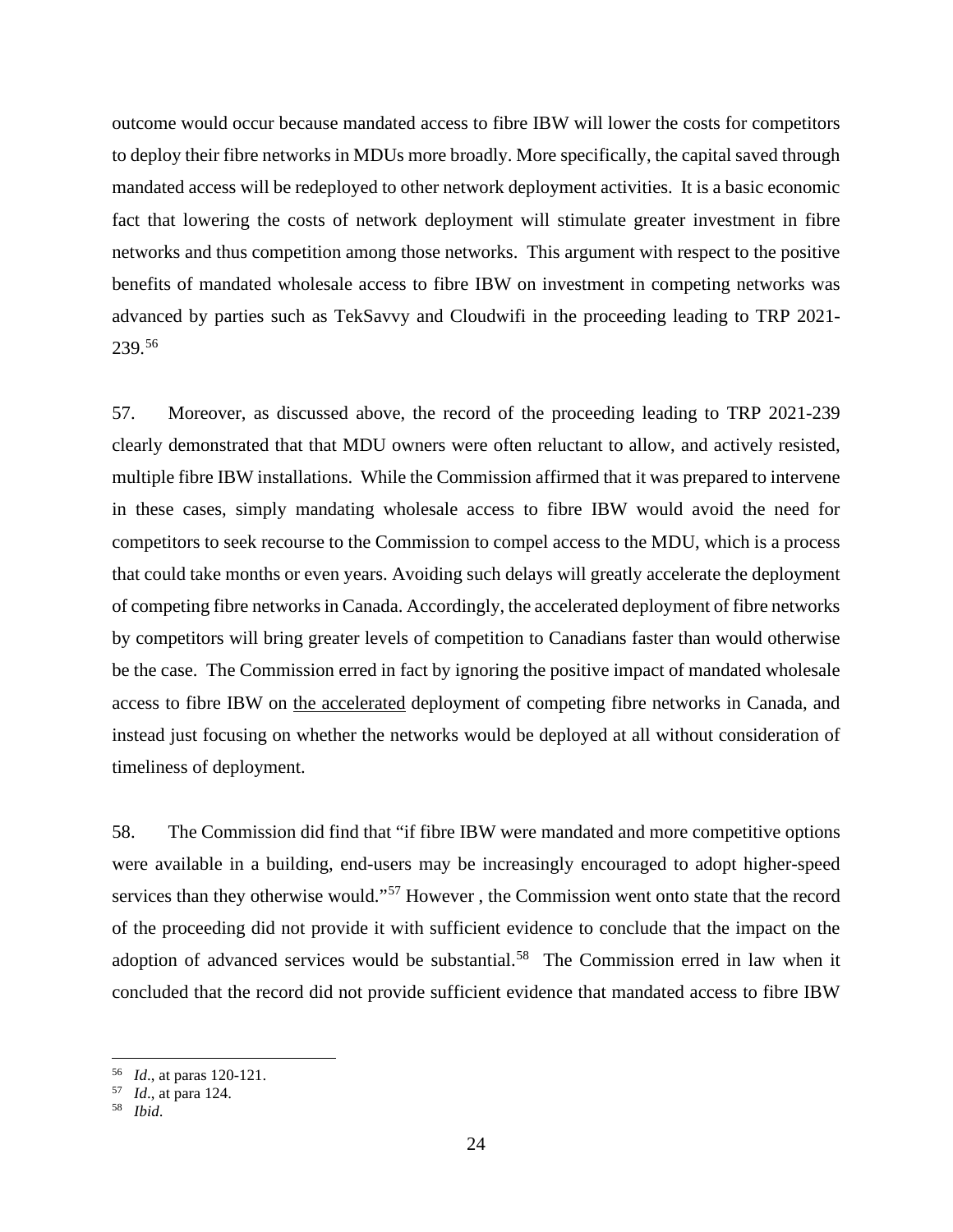would facilitate the adoption of advanced services by end-users as it is impossible to demonstrate this until such time as the service is in fact mandated. It was not reasonable, or a transparent, justifiable, and intelligible exercise of public power, for the Commission to require proponents of mandated wholesale access to fibre IBW to demonstrate that end-users will migrate to advanced services if access is mandated as competitors have not yet been able to access fibre IBW, and thus it is impossible to collect evidence with respect to the impact on end-users' uptake of advanced services. [59](#page-26-0)

59. While proponents of mandated wholesale access to fibre IBW were put in an impossible situation to satisfy the Commission's demands for evidence of competitive, investment, and innovation impacts prior to the wholesale service being available in any form, basic economics suggests that all of these objectives would be furthered by mandated wholesale access to fibre IBW by lowering the costs of network deployment thus facilitating the roll-out of competing fibre networks. Indeed, the Commission acknowledged that such deployment may increase the uptake by end-users of advanced telecommunications services, but that it could not determine of such adoption would be "substantial".<sup>[60](#page-26-1)</sup>

60. However, the critical point here is that nowhere in TRP 2021-239 did the Commission make any findings of fact that mandated wholesale access to fibre IBW would have any negative effects, on competition, investment, or innovation. Thus, the Commission was faced with a situation where basic economic logic suggests that lowering the costs of fibre network deployment by mandating wholesale access to fibre IBW would have at least a moderate, and possibly much greater, impact on the deployment of competing fibre networks and the uptake of advanced telecommunications services compared to no findings of fact by the Commission of any negative impacts whatsoever stemming from mandated wholesale access to fibre IBW. In this scenario, and faced with a clear directive from subsection 1(a)(i) of the 2019 Policy Direction to foster all forms of competition and investment, the Commission should have, as a matter of law, erred on the side of mandating wholesale access for fibre IBW. The Commission had absolutely no reason not to mandate wholesale access to fibre IBW and erred in law when it chose not to do so.

<span id="page-26-0"></span><sup>59</sup> *Vavilov*, at para 95.

<span id="page-26-1"></span>TRP 2021-239, at para 125.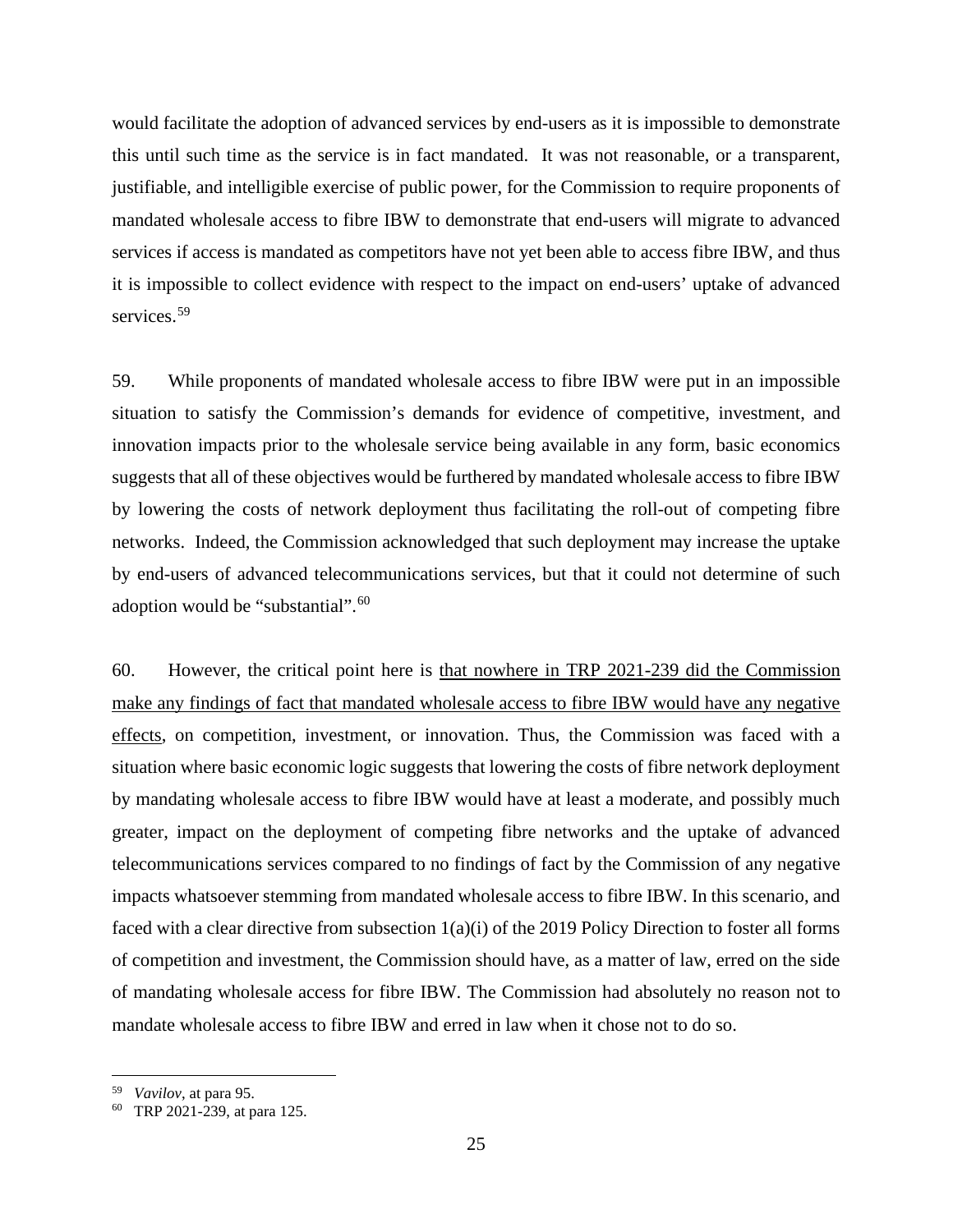61. For all of these reasons, the Commission erred in fact in law by choosing not to mandate wholesale access to fibre IBW pursuant to the innovation and investment policy consideration and there is substantial doubt as to the correctness of TRP 2021-239 as a result of these errors. Mandated wholesale access to fibre IBW will enhance competition, innovation, and investment in competing fibre networks.

## <span id="page-27-0"></span>**4.0 THE COMMISSION'S ANALYSIS OF THE IMPACT OF TRP 2021-239 ON THE ADVANCEMENT OF CANADA'S TELECOMMUNICATIONS POLICY OBJECTIVES AND THE 2006 AND 2019 POLICY DIRECTIONS IS DEEPLY FLAWED**

62. During the proceeding leading to TRP 2021-239, several parties demonstrated how mandated access to fibre IBW would advance Canada's telecommunications policy objectives as set out in section 7 of the *Telecommunications Act*, the 2006 Policy Direction, and the 2019 Policy Direction. For example, TekSavvy demonstrated extensively in its intervention how mandated access to fibre IBW would advance Canada's telecommunications policy objectives.<sup>[61](#page-27-1)</sup> CNOC agrees with the arguments put forth by TekSavvy as to why mandated access for fibre IBW advances Canada's telecommunications policy objectives and will not repeat those arguments here. However, CNOC will highlight the numerous errors of fact and law made by the Commission in TRP 2021-239 in concluding that Canada's telecommunications policy objectives were best served by not mandating wholesale access to fibre IBW.

63. To begin with, the Commission commenced its analysis of the impact of its determinations in TRP 2021-239 by stating:

> The Commission considers that forbearing from the regulation of access to fibre IBW in MDUs is consistent with subparagraphs  $1(a)(i)$ ,  $(vi)$ , and  $(vii)$  of the 2019 Policy Direction. In particular, forbearance will provide the requested regulatory relief for TSPs, which will support and encourage ongoing investments and the deployment of fibre IBW in MDUs across the country.<sup>[62](#page-27-2)</sup>

<span id="page-27-1"></span><sup>&</sup>lt;sup>61</sup> Intervention of TekSavvy Solutions Inc., CRTC File 1011-NOC2019-0420, 7 May 2020, at paras 75-79.<br><sup>62</sup> TRP 2021-239, at para 220.

<span id="page-27-2"></span>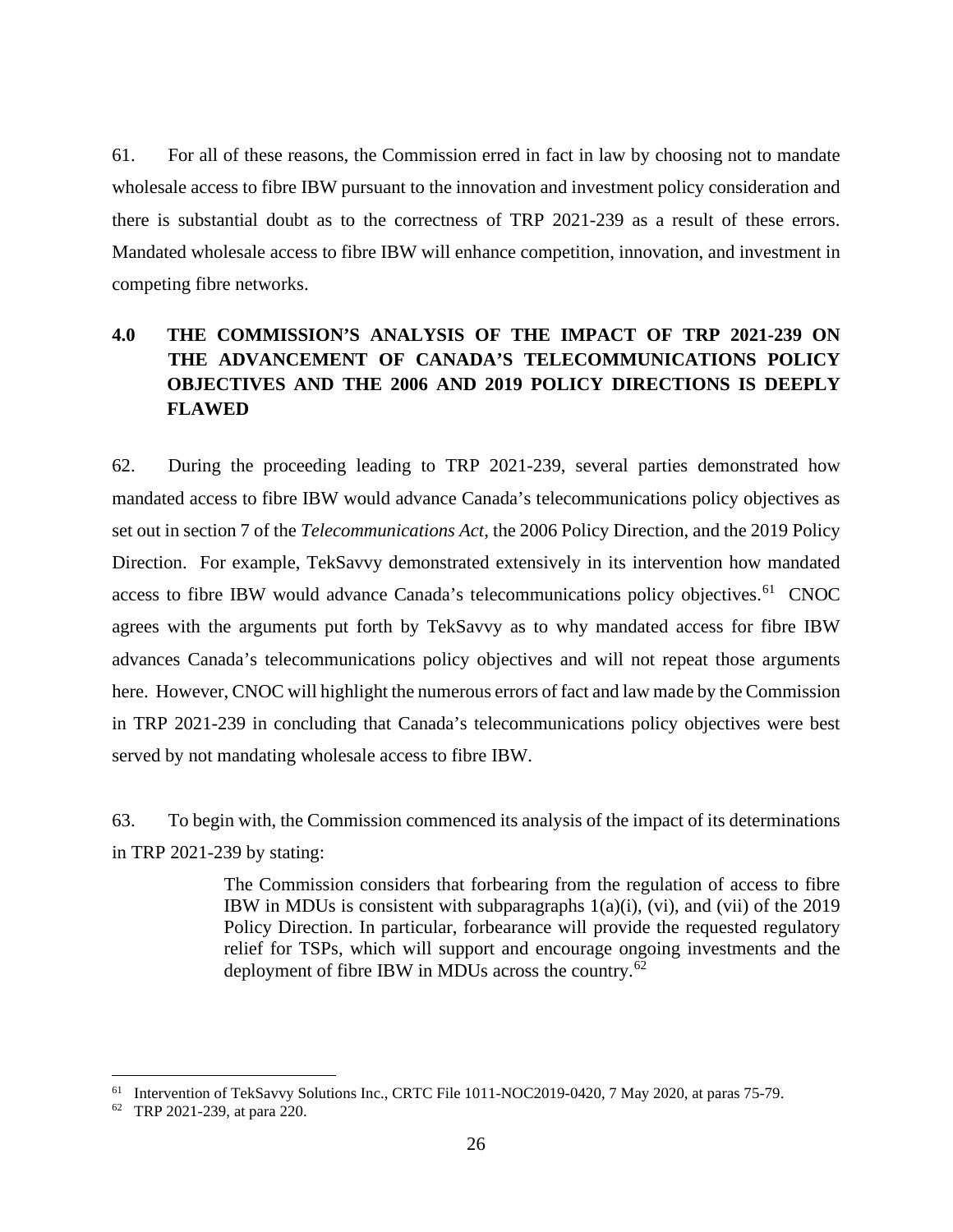64. CNOC objects to the statement that "forbearance will provide the requested regulatory relief for TSPs".<sup>[63](#page-28-0)</sup> [Emphasis added] This statement implies that all of the TSPs that participated in the proceeding leading to TRP 2021-239 were seeking forbearance from the regulation of access to fibre IBW in MDUs. In fact, a variety of TSPs of all different sizes and from across the country requested regulatory relief from the Commission in the form of mandated wholesale access to fibre IBW. As just some examples, Quebecor Media Inc., on behalf of Videotron ("Videotron"), Shaw Cablesystems G.P. ("Shaw"), TekSavvy, and Cloudwifi Inc. ("Cloudwifi") all argued that the Commission should mandate wholesale access to fibre IBW.<sup>[64](#page-28-1)</sup> Therefore, the Commission's statement in TRP 2021-239 that forbearance is consistent with the 2019 Policy Direction because it provides "the requested regulatory relief for TSPs" is a blatant error of fact.

65. CNOC also objects to the statement that forbearance "will support and encourage ongoing investments and the deployment of fibre IBW in MDUs across the country."[65](#page-28-2) As discussed in Part 3.0 of this Application the Commission made errors of fact and law when it concluded that it should not mandate wholesale access to fibre IBW based upon the innovation and investment policy considerations. In fact, mandating wholesale access to fibre IBW will support and encourage ongoing investments in the deployment of fibre IBW in MDUs across the country. Forbearance, on the other hand, will do nothing to promote investment in fibre IBW and the Commission did not provide any explanation in TRP 2021-239 as to why it believes that forbearance will support and encourage ongoing investments in the deployment of fibre IBW in MDUs across the country. The lack of any findings of fact by the Commission in TRP 2021-239 to support the Commission's statement that forbearance will support and encourage ongoing investments and the deployment of fibre IBW in MDUs across the country means that this statement is both an error of fact, and because it was made in an absence of evidence, an error of law.

66. The Commission continued its analysis of the impact of its determinations on Canada's telecommunications policy objectives by stating:

<span id="page-28-0"></span><sup>63</sup> *Ibid*.

<span id="page-28-2"></span><span id="page-28-1"></span><sup>64</sup> See, for example, TRP 2021-239, at paras 112, 122.

*Id.*, at para 220.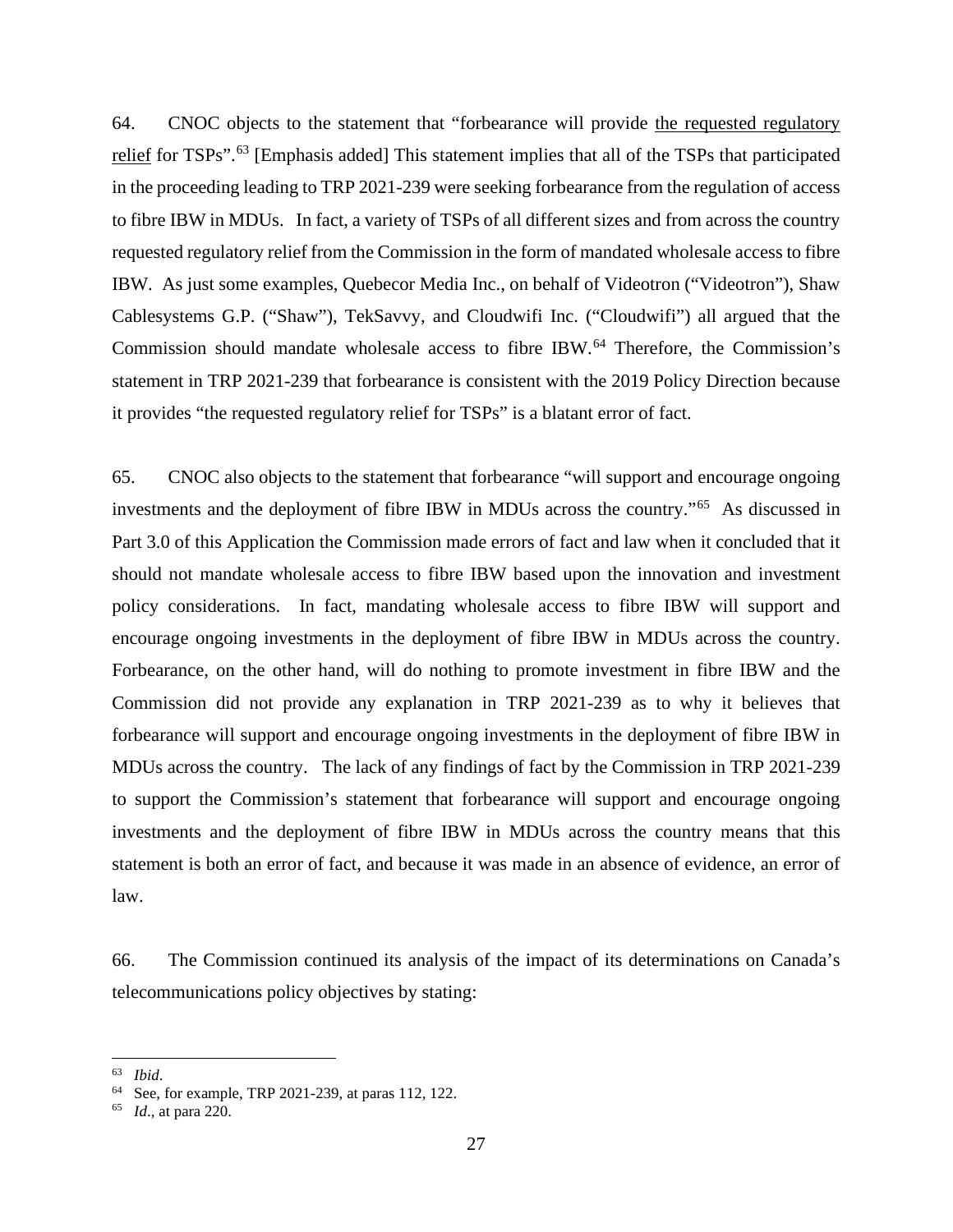The Commission considers that expanding the MDU access condition to all carrier ISPs and permitting them to have access to copper IBW in MDUs on the same basis as LECs is consistent with subparagraph  $1(a)(v)$  of the 2019 Policy Direction because it would help to reduce barriers to entry into the market and to competition for TSPs that are new, regional, or smaller than the incumbent national service providers. Further, it is consistent with subparagraphs  $1(a)(ii)$ , as well as  $1(b)(ii)$ and (iv), of the 2006 Policy Direction.<sup>[66](#page-29-0)</sup> [Emphasis added]

67. At the outset, CNOC emphasizes, as noted above, that it fully endorses the Commission's decision to treat carrier ISPs and LECs equally and that there is no reason to distinguish between these different types of TSPs in relation to access to MDUs and IBW. However, it is absurd for the Commission to state that permitting carrier ISPs to have access to copper IBW is somehow going to "to reduce barriers to entry into the market and to competition for TSPs that are new, regional, or smaller than the incumbent national service providers."[67](#page-29-1) 

68. These objectives will not be promoted to a significant degree by providing carrier ISPs solely with access to copper IBW and the fact that the Commission seems to believe otherwise is alarming as it is not illustrative of the realities of the markets for modern wireline telecommunications services. No carrier ISP is making significant investments in 2021 in copper IBW or copper wireline networks. Fibre is the future of wireline telecommunications networks and carrier ISPs will extend their networks into MDUs predominantly to connect to fibre IBW, as opposed to older technologies. In the absence of access to fibre IBW the telecommunications policy objectives cited by the Commission will not be advanced to as significant a degree.

69. CNOC is not aware of any evidence in the proceeding leading to TRP 2021-239 or findings of fact in TRP 2021-239 that indicate any significant demand amongst carrier ISPs for access to copper IBW. Therefore, in the absence of any evidence or findings of fact to support the Commission's determination that providing carrier ISPs with access to copper IBW would "reduce barriers to entry into the market and to competition for TSPs that are new, regional, or smaller than the incumbent national service providers"[68](#page-29-2) the determination amounts to both errors of fact and law and the conclusion cannot stand.

<span id="page-29-0"></span><sup>66</sup> *Id*., at para 222. 67 *Ibid*.

<span id="page-29-2"></span><span id="page-29-1"></span>

<sup>68</sup> *Ibid*.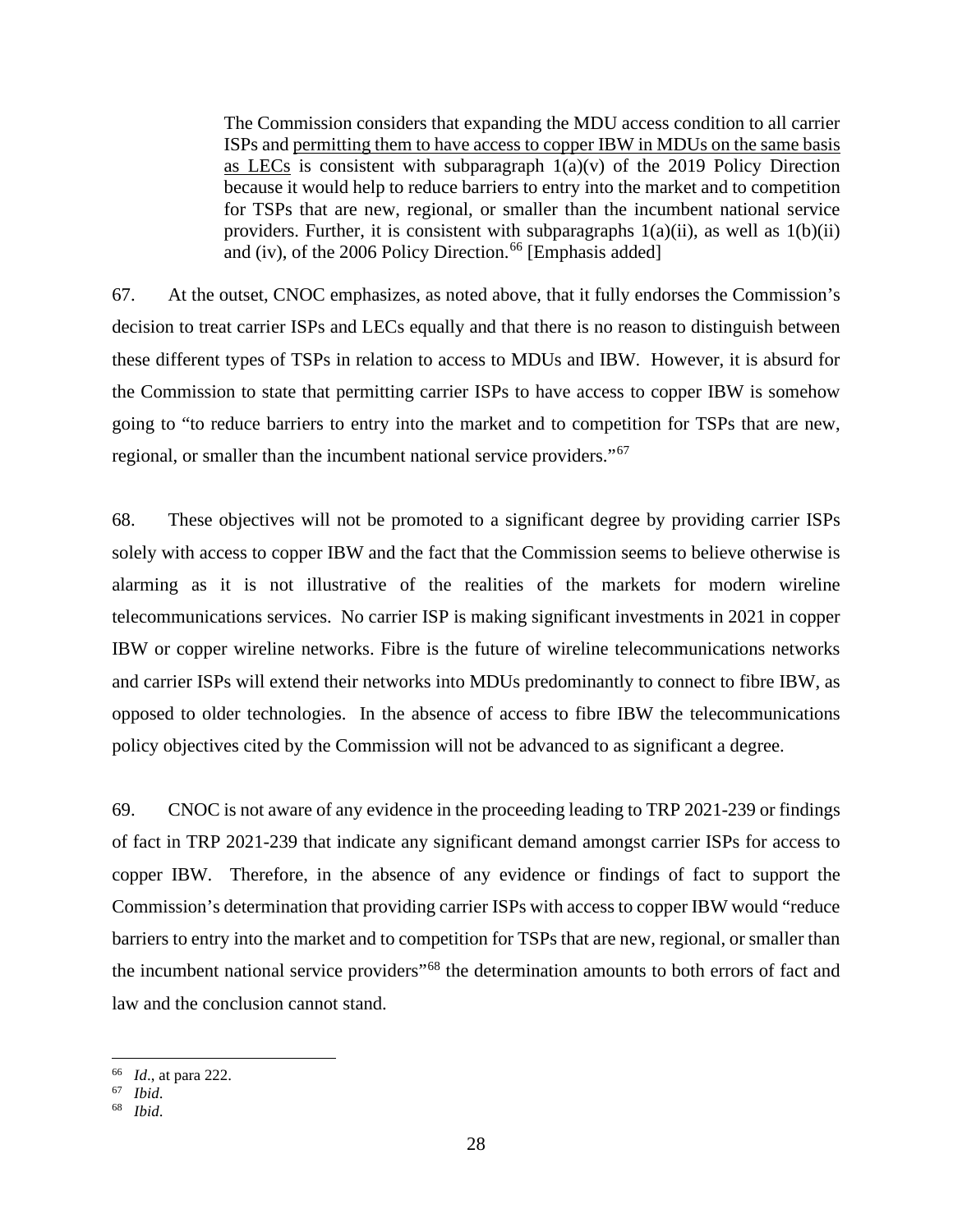70. The Commission continued its flawed analysis of TRP 2021-239's contributions to Canada's telecommunications policy objectives by stating that:

> In compliance with subparagraph  $1(b)(i)$  of the 2006 Policy Direction, the Commission considers that its determination to expand the MDU access condition to include all carrier ISPs, on the same basis as LECs, and to permit them to have access to copper IBW, effectively contributes to the implementation of the policy objectives set out in paragraphs 7(b), (c), (f), and (h) of the Act and to the promotion of competition, affordability, and consumer interests in all regions of the country.[69](#page-30-0) [Emphasis added, footnote omitted]

71. In this case, CNOC does not deny that expanding the MDU Access Condition to include all carrier ISPs will advance the telecommunications policy objectives cited by the Commission, albeit not nearly as much if this was coupled with mandated wholesale access to fibre IBW. However, for the reasons just cited above, permitting carrier ISPs to access only copper IBW does very little to advance the telecommunications policy objectives cited by the Commission, and it is an error of both fact and law for the Commission to claim otherwise.

72. The Commission then moves onto attempting to justify its departure from competitive and technological neutrality in TRP 2021-239:

> The Commission has stated in previous decisions that the existing framework for access to IBW in MDUs was intended to be technology neutral and supportive of end-user choice. Although the determinations in this decision result in different regulations for different technologies – that is, for fibre IBW versus other forms of IBW, multiple technologies will still be available in many buildings, and other options, including copper and coaxial cable, may be more affordable solutions for competitors that wish to offer service in those buildings. Further, fibre IBW may be owned by ILECs, cable carriers, ISPs, or building owners, and competitors may enter into commercial agreements with any of these entities. As a result, the determinations in this decision support the competitive neutrality of the service.<sup>[70](#page-30-1)</sup>

> > …

The Commission considers that the changes to the MDU framework will continue to promote technological and competitive neutrality to the greatest extent possible. They will also broaden IBW access in MDUs to more types of service providers, in support of competition and choice. However, given the significant differences

<span id="page-30-1"></span><span id="page-30-0"></span><sup>69</sup> TRP 2021-239, at para 223. 70 *Id*., at para 224.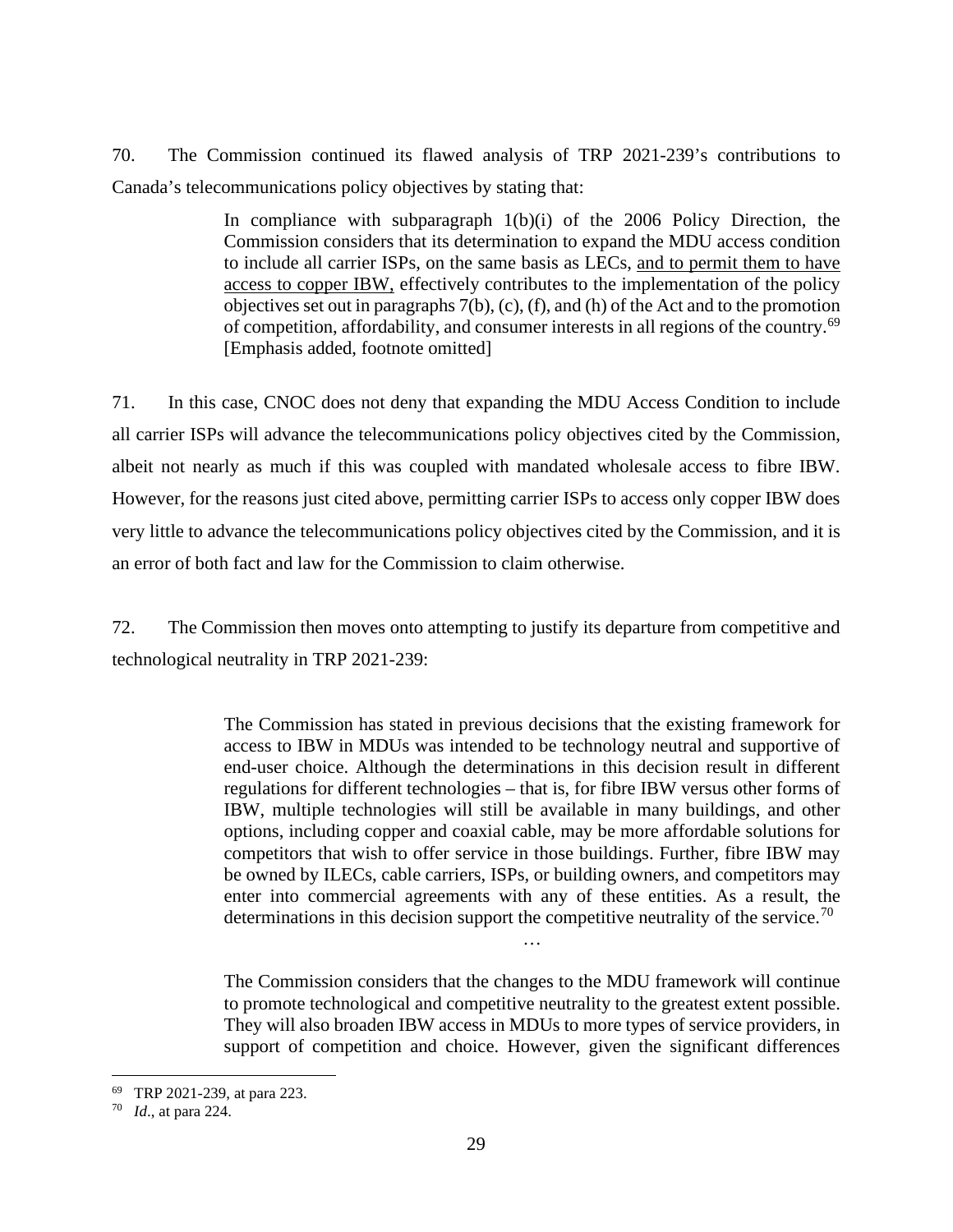between copper and fibre IBW, the two must be treated differently for the purposes of enabling competition from a new technology in MDUs.<sup>[71](#page-31-0)</sup>

73. The Supreme Court of Canada recently stated in *Vavilov* that:

That being said, reviewing courts must keep in mind the principle that the exercise of public power must be justified, intelligible and transparent, not in the abstract, but to the individuals subject to it.<sup>[72](#page-31-1)</sup> [Emphasis added]

74. The above two paragraphs from TRP 2021-239 are so unintelligible that they constitute an error of law that seriously calls into question the correctness of TRP 2021-239.

75. To begin with, the Commission acknowledges that "the determinations in this decision result in different regulations for different technologies."<sup>73</sup> This is true. The Commission then attempts to justify this differential regulation. The Commission bizarrely then concludes the paragraph by stating "the determinations in this decision support the competitive neutrality of the service."<sup>[74](#page-31-3)</sup> This simply does not make any sense. The Commission begins by acknowledging that it is engaging in differential treatment of fibre IBW, that is to say treatment that is not competitively or technologically neutral, but then concludes by stating that in fact it is maintaining the "competitive neutrality of the service."<sup>[75](#page-31-4)</sup> The Commission attempts to justify its differential treatment, with which CNOC clearly disagrees for all the reasons cited throughout this Application, however, these justifications do not demonstrate that the Commission's differential treatment of fibre IBW in TRP 2021-239 is in fact competitively neutral. Neutrality and differential treatment are contradictory concepts that cannot co-exist simultaneously. The contradictions inherent in paragraph 224 of TRP 2021-239 render it unintelligible and constitutes an error of law.

76. The Commission also claims in paragraph 224 that "fibre IBW may be owned by ILECs, cable carriers, ISPs, or building owners, and competitors may enter into commercial agreements with any of these entities."<sup>[76](#page-31-5)</sup> CNOC is not aware of any evidence in the record of the proceeding

<span id="page-31-1"></span><span id="page-31-0"></span><sup>71</sup> *Id*., at para 225. 72 *Vavilov*, at para 95. 73 TRP 2021-239, at para 224. 74 *Ibid*.

<span id="page-31-3"></span><span id="page-31-2"></span>

<span id="page-31-5"></span><span id="page-31-4"></span><sup>75</sup> *Ibid*.

<sup>76</sup> *Ibid*.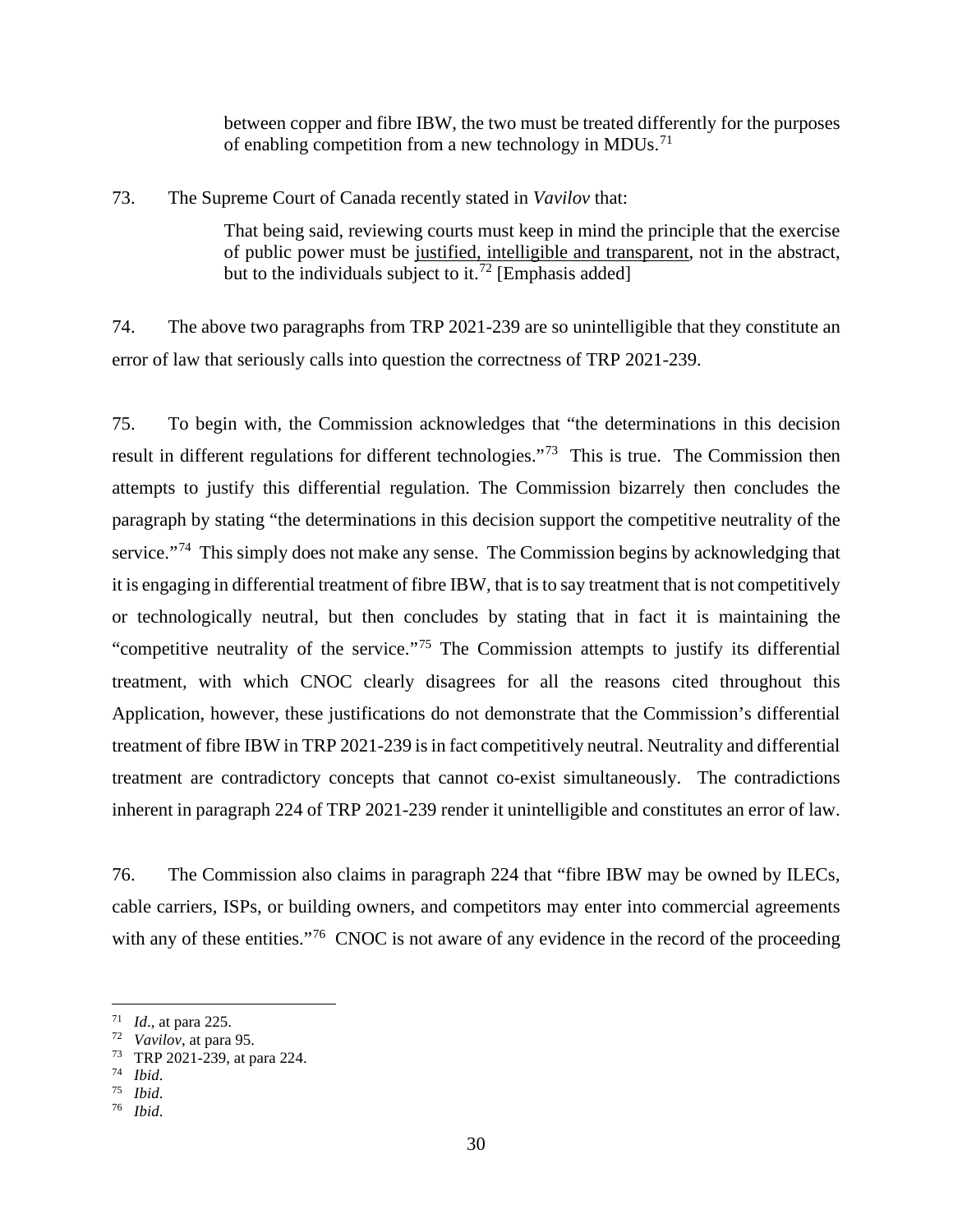leading to TRP 2021-239 of a willingness by fibre IBW owners to enter into commercial agreements with their competitors for access to fibre IBW. Therefore, as is common throughout much of TRP 2021-239, the Commission made this finding of fact in an absence of evidence, which constitutes an error of law.

77. As noted above, the fact that copper and coaxial cable IBW is available and "may be more affordable solutions for competitors that wish to offer service in those buildings" is a finding made in the absence of any evidence of demand by competitors seeking to enter MDUs for these increasingly legacy technologies.<sup>77</sup> Therefore, this statement constitutes both an error of fact, and because it was made in the absence of any evidence, it is also an error of law.

78. Paragraph 225 of the Commission's reasons in TRP 2021-239 is equally unintelligible as paragraph 224. In particular, the Commission states that "given the significant differences between copper and fibre IBW, the two must be treated differently for the purposes of enabling competition from a new technology in MDUs."[78](#page-32-1) While CNOC acknowledges that there are significant technological differences between copper IBW and fibre IBW, mainly that fibre IBW is capable of delivering vastly more bandwidth as well as near synchronous upload and download speeds, at no point in TRP 2021-239 does the Commission explain why these technological differences must result in differential regulatory treatment between copper IBW and fibre IBW. This finding seemingly materializes out of thin air. The Commission failed to provide intelligible reasons anywhere in TRP 2021-239 for its conclusion that "significant differences" between copper IBW and fibre IBW must result in differential regulation. Accordingly, reaching this conclusion constitutes an error of law.

79. CNOC also finds paragraph 225 confusing in that the Commission has also neglected to make any reference to coaxial cable inside wire. To the extent that the Commission is founding its differential regulatory treatment of fibre IBW upon unspecified differences between fibre IBW and copper IBW, then presumably similar differences must also justify different regulatory treatment between fibre IBW and coaxial cable inside wire, for which access is mandated pursuant

<span id="page-32-1"></span><span id="page-32-0"></span><sup>77</sup> *Ibid*.

*Id.*, at para 225.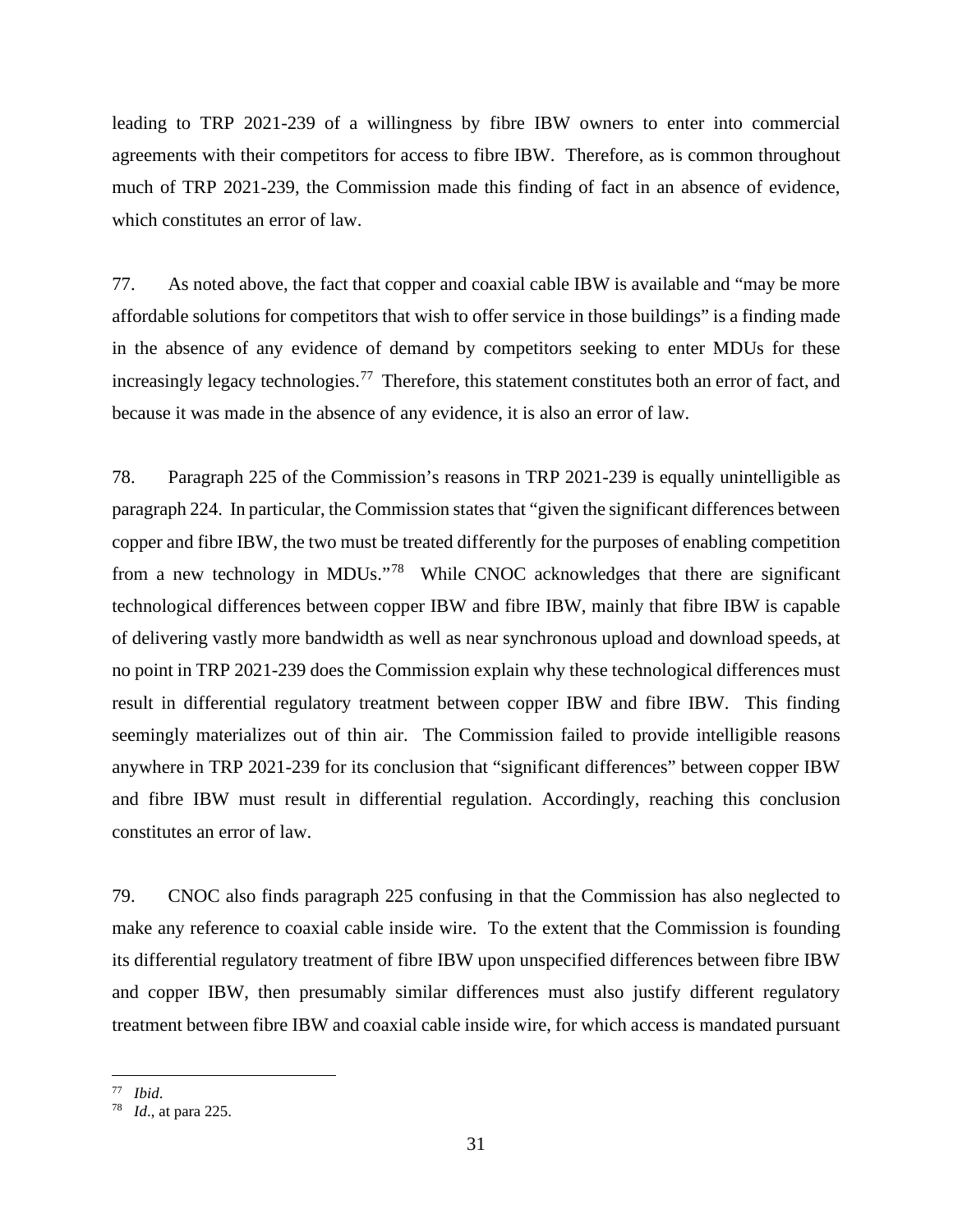to broadcasting regulations.<sup>79</sup> While CNOC believes that the technological differences between copper, coaxial cable, and fibre IBW do not justify different regulatory treatment, the failure of the Commission to make any mention of coaxial cable inside wire in paragraph 225 of TRP 2021- 239 further renders the Commission's reasons in this paragraph unintelligible.

80. While the entirety of the Commission's analysis of TRP 2021-239's impact on the policy objectives is problematic, CNOC finds paragraphs 224 and 225 of TRP 2021-239 to be particularly unintelligible reasons that contradict themselves and make bald assertions without any supporting findings of fact or even evidence on the record of the proceeding.

81. The Commission concludes its analysis of the impact of TRP 2021-239 on Canada's telecommunications policy objectives with the following two paragraphs:

> The ultimate goal of the Commission, through this proceeding, is to facilitate the orderly development of the Canadian telecommunications system, which includes supporting ongoing investments in growth technologies, such as fibre IBW, and fostering competition through the use of various IBW technologies in MDUs.<sup>[80](#page-33-1)</sup>

> … Furthermore, implementing the Commission's policy determinations in such a comprehensive and measured manner is an effective way to improve consumer choice in MDUs while encouraging facilities-based competition.<sup>[81](#page-33-2)</sup>

82. The statement in paragraph 226 that the Commission is "fostering competition through the use of various IBW technologies in MDUs" is an error of fact and law. As described above, fibre IBW is the future of wireline telecommunications, and it is meaningless to try and foster facilitiesbased competition solely over twisted copper or even coaxial cable IBW as TSPs are not making significant investments in these facilities in 2021. CNOC is also at a loss to understand why, as a matter of policy, the Commission is seeking to foster competition using legacy technologies instead of focusing on fibre IBW. This statement about fostering competition using copper and coaxial cable IBW contradicts the Commission's holding in paragraph 220 that its objective is to support and encourage investments in the deployment of fibre IBW in MDUs across the country.

<span id="page-33-1"></span><span id="page-33-0"></span><sup>79</sup> *Id.*, at para 193. 80 *Id*., at para 226. 81 *Id*.,, at para 227.

<span id="page-33-2"></span>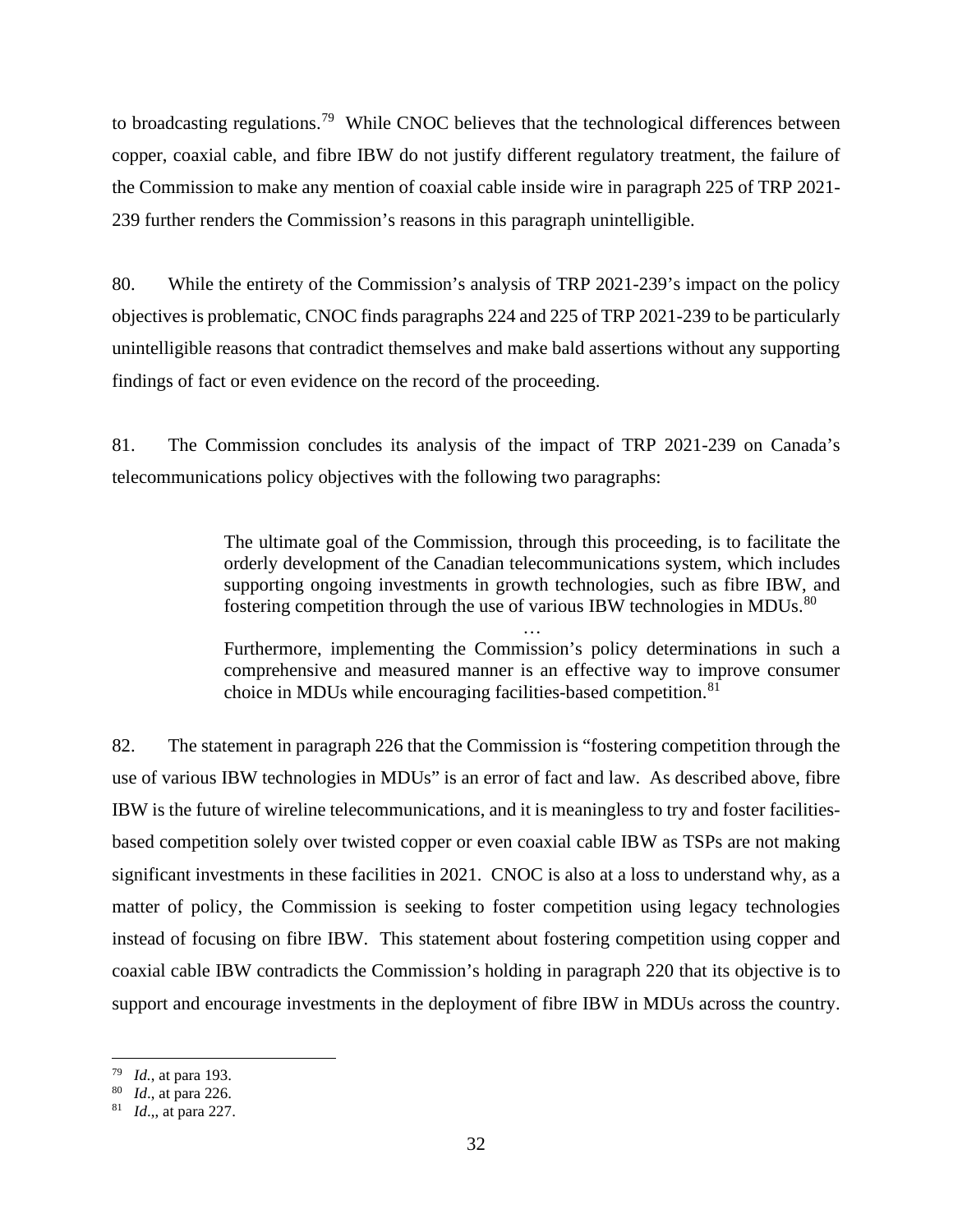Once again, the Commission has made a contradictory statement in TRP 2021-239 that renders its reasons unintelligible, thereby constituting an error of law.

83. Finally, while paragraph 227 is easier to understand, it constitutes bad policy. By choosing not to mandate access to fibre IBW, the Commission is needlessly increasing the costs of deploying fibre networks for competitors. While these networks will eventually be built, it is going to take longer and Canadians in MDUs are going to have to have to wait longer, for no good reason, to access advanced telecommunications services delivered over fibre IBW as well as to enjoy the benefits of competition. As CNOC has argued throughout this Application, the Commission made numerous errors of fact and law in TRP 2021-239 and once these are corrected, it is clear that the Commission should mandate wholesale access to fibre IBW as a means of improving consumer choice in MDUs and supporting facilities-based competition, which of course must co-exist with non-facilities-based competition.

84. The Commission makes several assertions throughout its analysis of the impact of its holdings in TRP 2021-239 on Canada's telecommunications policy objectives that are contradictory and not supported by facts or evidence. The overall effect is to render some of the Commission's reasoning simply unintelligible, which is an error of law. Overall, the errors of law and fact made by the Commission throughout its analysis of the impact on TRP 2021-239 on Canada's telecommunications policy objectives, the 2006 Policy Direction, and the 2019 Policy Direction are sufficiently serious enough on their own to demonstrate that there is significant doubt as to the correctness of TRP 2021-239.

### <span id="page-34-0"></span>**5.0 THE WHOLESALE RATE FOR ACCESS TO FIBRE IBW SHOULD BE SET USING THE METHODOLOGY FROM BPN 2002-51**

85. The Commission did not consider the appropriate method of setting wholesale rates for access to fibre IBW in TRP 2021-239 as it chose not to mandate wholesale access to fibre IBW. Assuming that the Commission grants the relief requested in the present application, CNOC will hereby provide its comments upon the appropriate methodology for setting a wholesale rate for access to fibre IBW.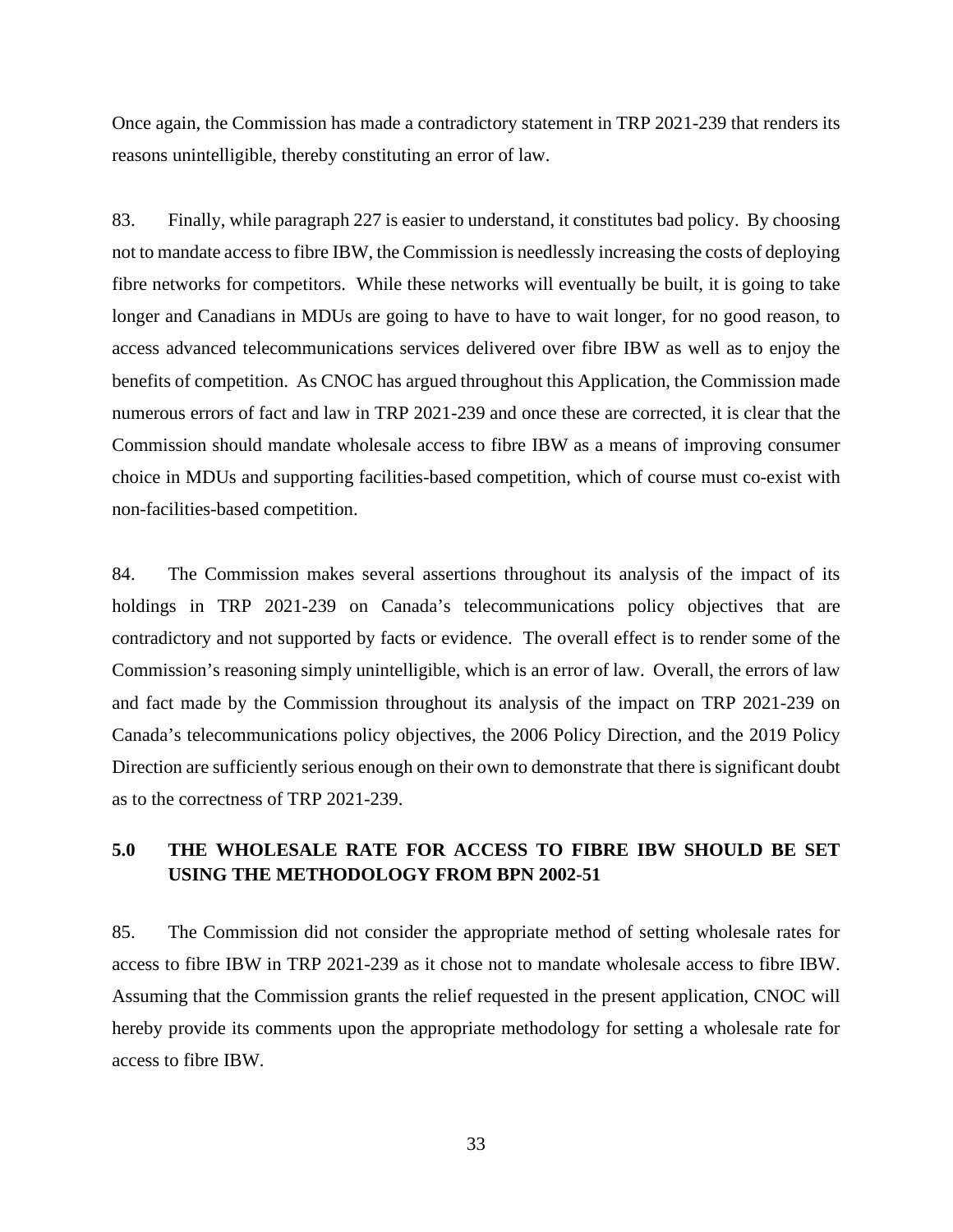86. In its intervention to the proceeding initiated by Telecom Notice of Consultation 2020- 131[82](#page-35-0) ("TNC 2020-131") CNOC stated:

> The rate-setting methodology for wholesale services that is eventually approved by the Commission pursuant to this proceeding may prove to be overly intrusive when applied to smaller wholesale markets or older legacy services. In these circumstances, a simpler approach is likely warranted.<sup>[83](#page-35-1)</sup>

87. Wholesale access to fibre IBW is one of the instances where a simplified wholesale ratesetting approach is warranted.

88. Given the sheer number of fibre IBW owners, many of which are small TSPs and some of which are building owners, the use of Phase II costing methodology, or indeed any other costing methodology that requires a significant amount of expertise, would prove impractical and likely impossible for many of these fibre IBW owners.

89. Similarly, commercial negotiations with recourse to final offer arbitration would be fruitless and impractical. As described above, there is no evidence of fibre IBW owners being willing to voluntarily provide access to fibre IBW pursuant to commercial negotiations. The parties are therefore unlikely to reach commercial agreement and will often need to resort to final offer arbitration. Given the sheer number of MDUs across the country, the Commission would quickly become deluged by parties seeking final offer arbitration to resolve disputes with respect to appropriate rates for wholesale access to fibre IBW.

90. The most efficient and practical means of establishing a wholesale rate for wholesale access to fibre IBW is to use a single, nationwide monthly rate that wholesale users of fibre IBW pay to the owners of the fibre IBW. The rate for wholesale access to coaxial cable inside wire, which is set at \$0.52 per subscriber per month, constitutes a single, nationwide monthly rate and there is no reason that the wholesale rate for fibre IBW should not also be a single, nationwide monthly rate.

<span id="page-35-0"></span><sup>82</sup> *Call for comments – Review of the approach to rate setting for wholesale telecommunications services*, Telecom

<span id="page-35-1"></span><sup>&</sup>lt;sup>83</sup> Intervention of Competitive Network Operators of Canada, CRTC File 1011-NOC2020-0131, 13 August 2020, at para 120.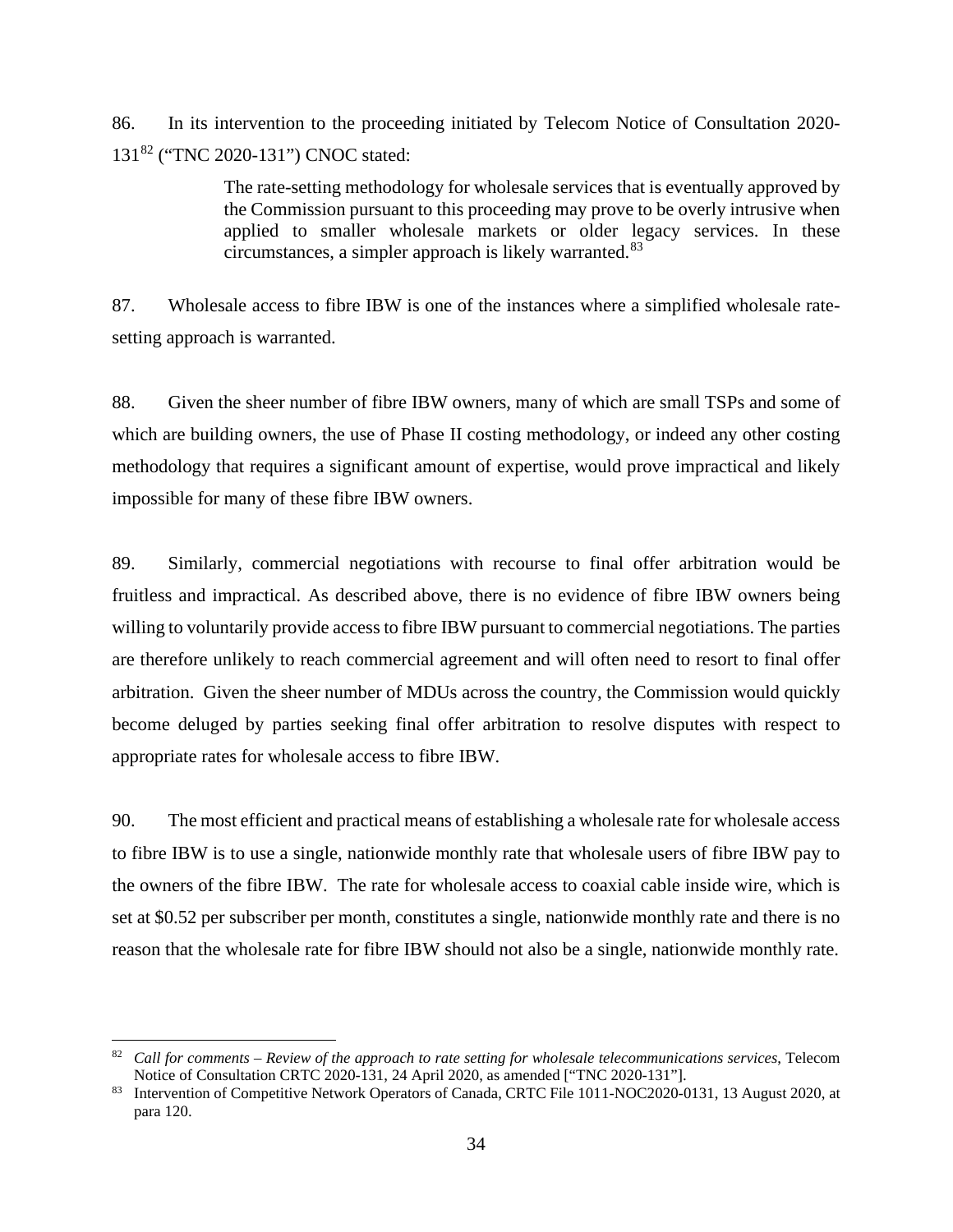91. Fortunately, the Commission has a ready-made template for a simplified method of establishing a single, nationwide monthly rate for wholesale access to fibre IBW in BPN 2002-51 in which the Commission set a monthly wholesale access of \$0.52 per subscriber per month for the use of coaxial cable inside wire in MDUs. $84$  While the exact methodology and calculations used by the Commission in BPN 2002-51 do not need to be repeated here, the Commission based the wholesale rate for access to coaxial cable inside wire upon the unrecovered costs for MDU inside wire borne by broadcasting distribution undertakings.<sup>[85](#page-36-2)</sup> The Commission should adopt the same methodology for determining a just and reasonable single, nationwide monthly rate for wholesale access to fibre IBW.

#### <span id="page-36-0"></span>**6.0 CONCLUSION**

92. In this Application, CNOC has demonstrated that the Commission committed errors of law and fact that demonstrate that there is substantial doubt as to the correctness of TRP 2021-239. Once these errors are corrected, it becomes clear that the Commission should have mandated wholesale access to fibre IBW as one of the outcomes of TRP 2021-239 based on considerations of the public good and innovation and investment. Moreover, while the Commission did not discuss the appropriate method of setting wholesale rates for mandated access to fibre IBW, this should be done using the same methodology that was used to establish a wholesale rate for access to coaxial cable IBW in BPN 2002-51.

93. Mandated access to fibre IBW will accelerate the deployment of competing fibre networks throughout Canada. Competitors will enjoy lower costs of deployment in MDUs if mandated access to fibre IBW is provided at just and reasonable wholesale rates. Lower costs of deployment will allow competitors to redeploy the capital that is saved to additional investments in fibre network expansion.

94. Moreover, the record of the proceeding leading to TRP 2021-239 was clear that MDU owners are more likely to voluntarily allow competitors to enter the MDU to install facilities if competitors can connect to pre-existing fibre IBW instead of needing to engage in disruptive

<span id="page-36-1"></span><sup>84</sup> BPN 2002-51, at para 49. 85 *Id*., at para 4.

<span id="page-36-2"></span>